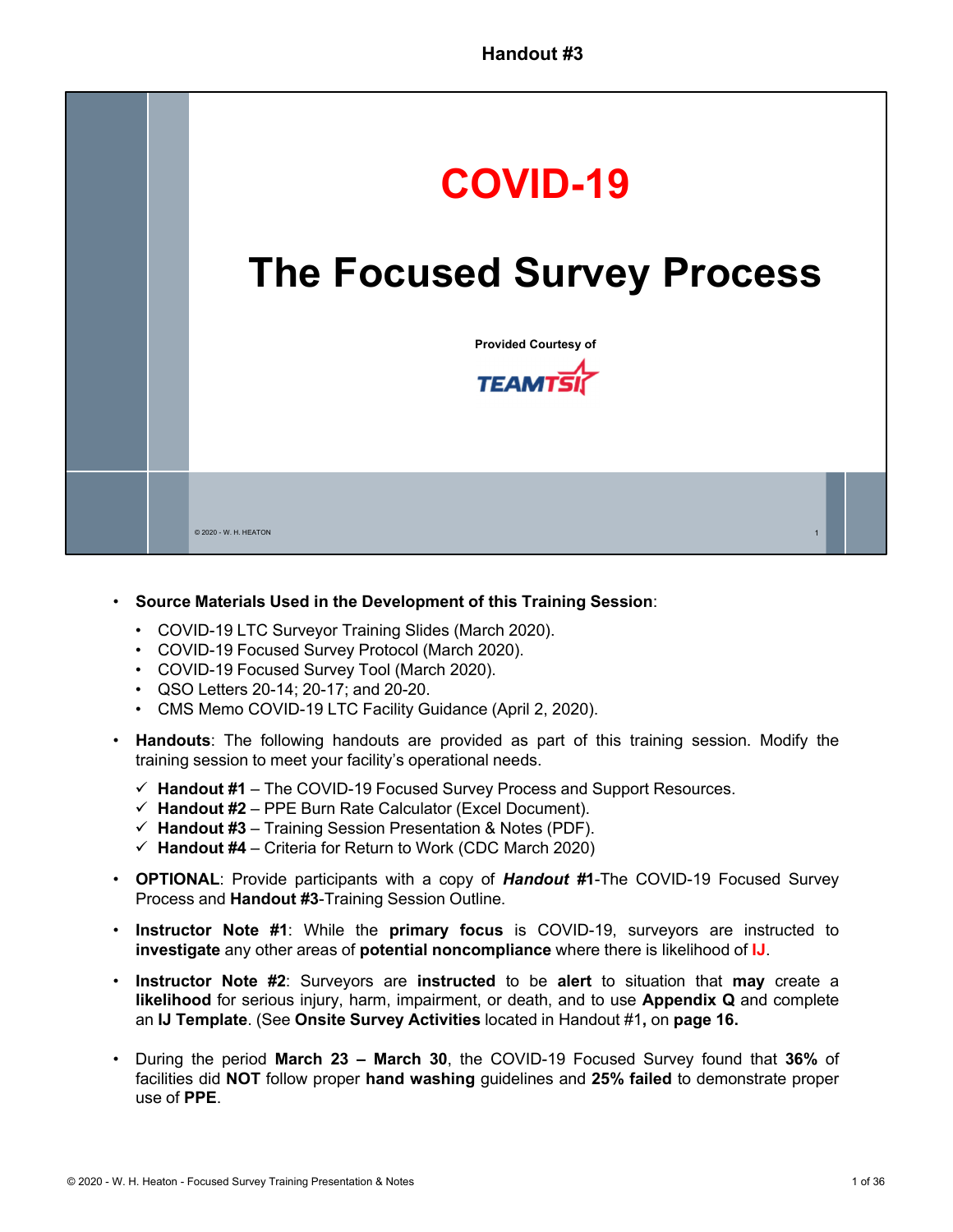## **Session Objectives**

Upon completion of this training session, you should be able to:

- Discuss **how** the COVID-19 Focused Survey Protocol is **used** in the survey process.
- Discuss **how** the survey team **prepares** for the **ONSITE** and **OFFSITE** survey process.
- Discuss the **modified** Entrance Conference and **documents** the survey team will **request** immediately and within one (1) hour of entrance.
- Discuss **how** the COVID-19 Focused Survey Tool is **used** by the Survey Team.

© 2020 - W. H. HEATON 2

- Tell participants that each of these objectives are discussed throughout the training session.
- Remind participants that **Handout #1** contains all the documents and resources referenced above.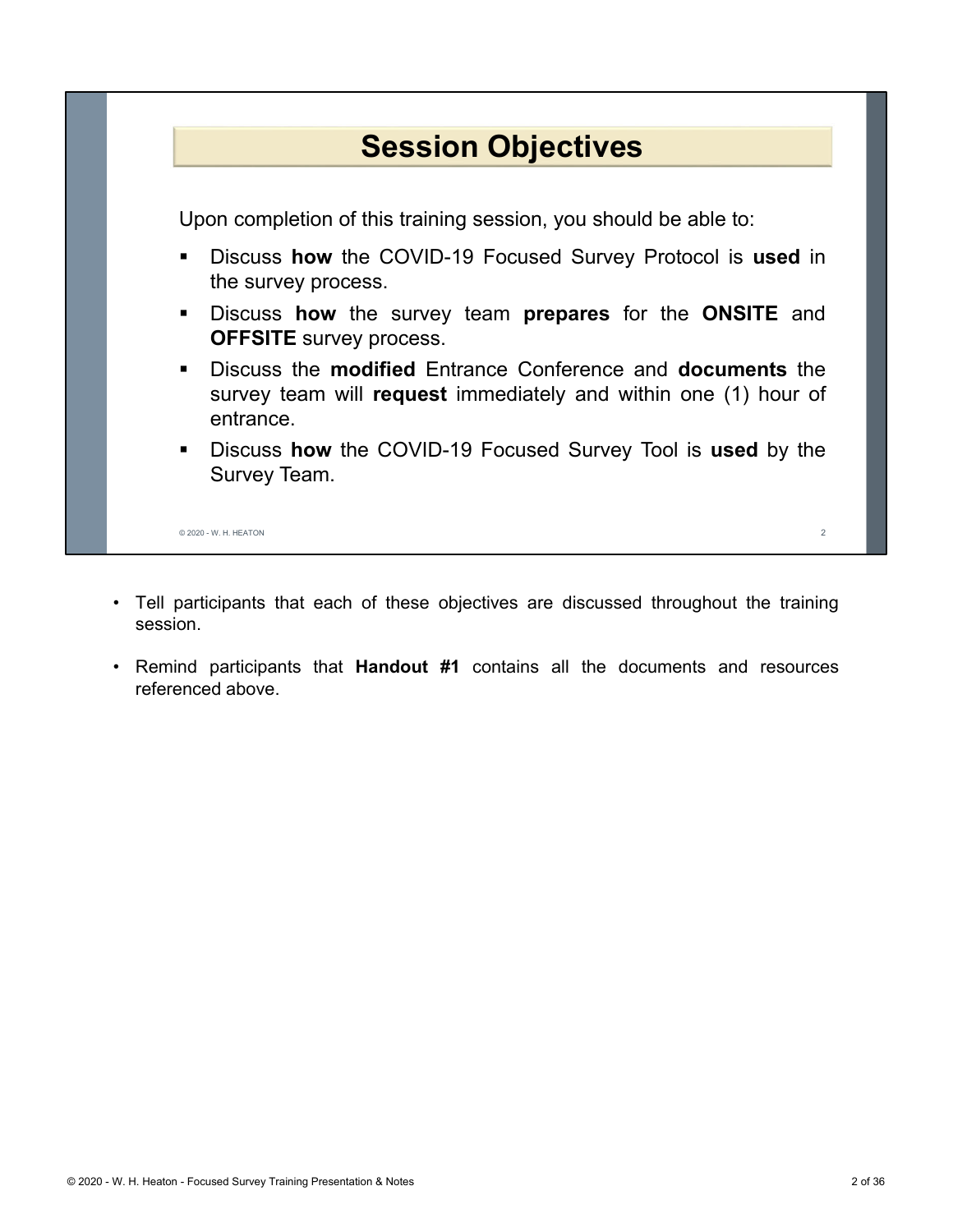

- A copy of **QSO Letter 20-20** is located in Handout #1, beginning on **page 29**.
- A copy of the COVID-19 Focused Survey **Summary Table** is located in Handout #1 on **page 13**.
- A copy of the **Focused Survey Protocol** is located in Handout #1, beginning on **page 15**.
- A copy of the **COVID-19 Focused Survey Tool** is located in Handout #1, beginning on **page 21**.
- **Instructor Note**: Surveyor training slides that address the **use** of the Focused Survey are located on **pages 1 and 2** of Handout #1.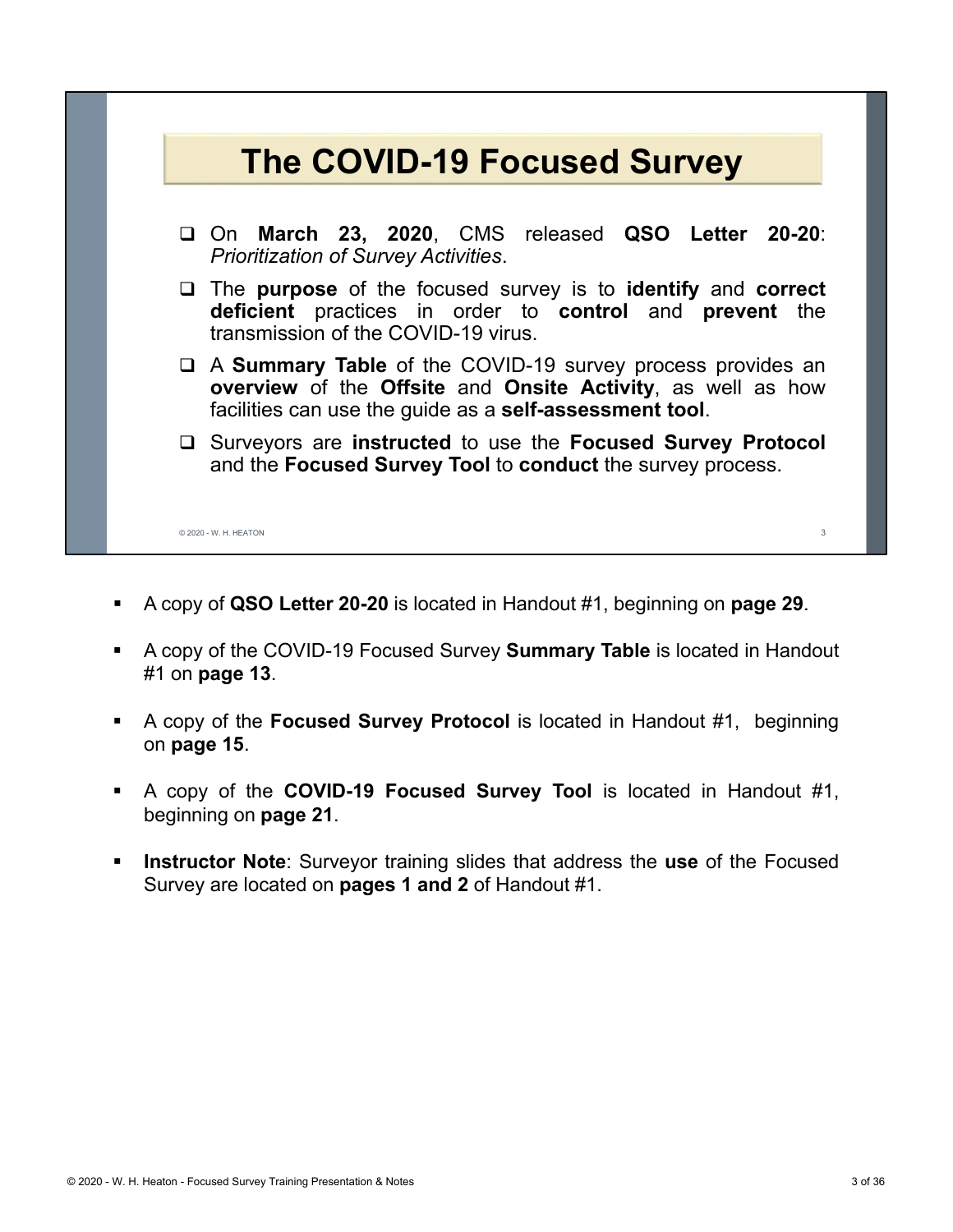

- A copy of the Focused Survey Protocol is located in Handout #1, beginning on **page 15**.
- **Instructor Note**: Surveyor training slides that address the **use** of the **Focused Survey Protocol** are located on **pages 3 and 4** of Handout #1.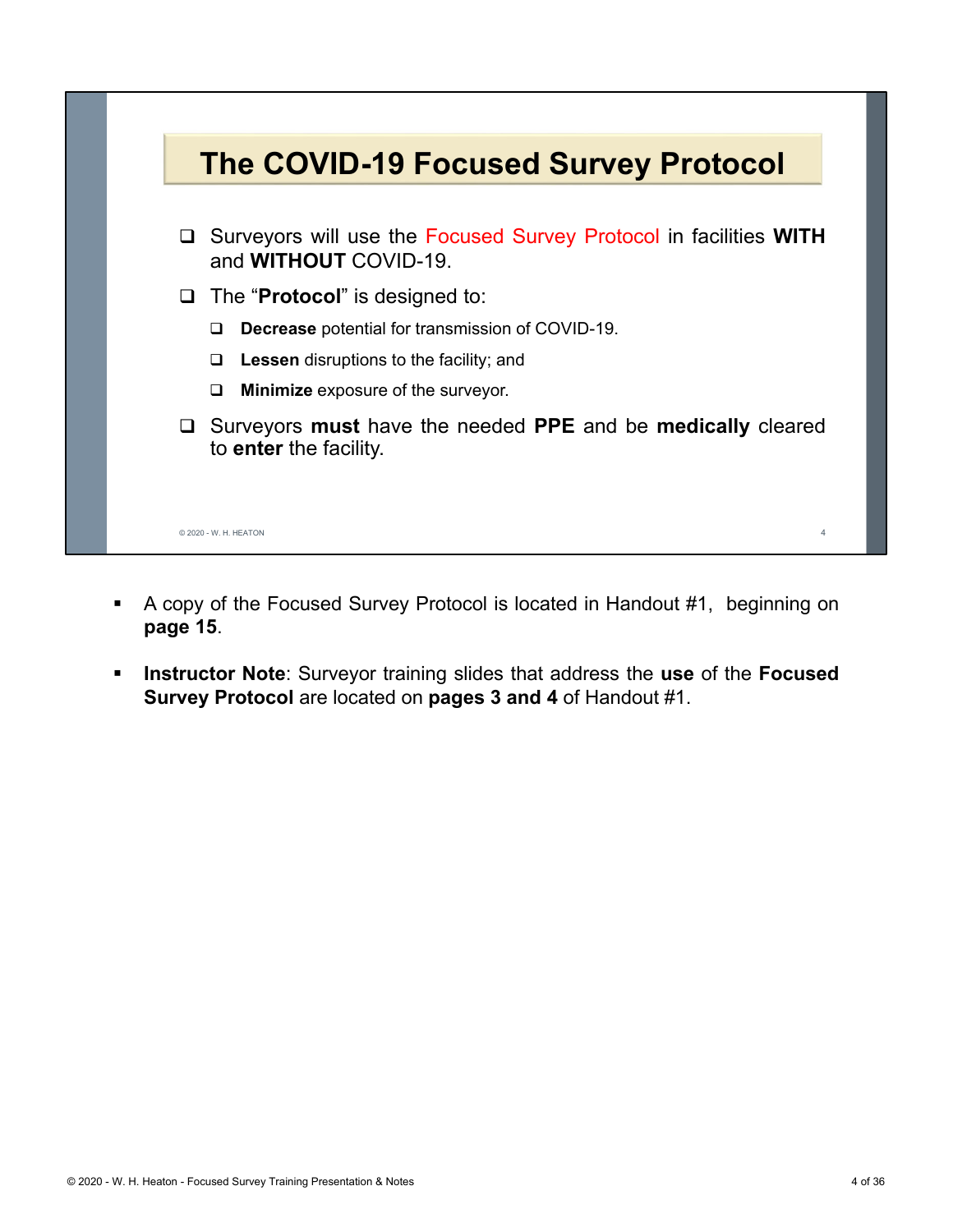

- A copy of the Focused Survey Protocol is located in Handout #1, beginning on **page 15**.
- **Instructor Note**: Surveyor training slides that address the **use** of the Focused Survey Protocol are located on **pages 3 and 4** of Handout #1.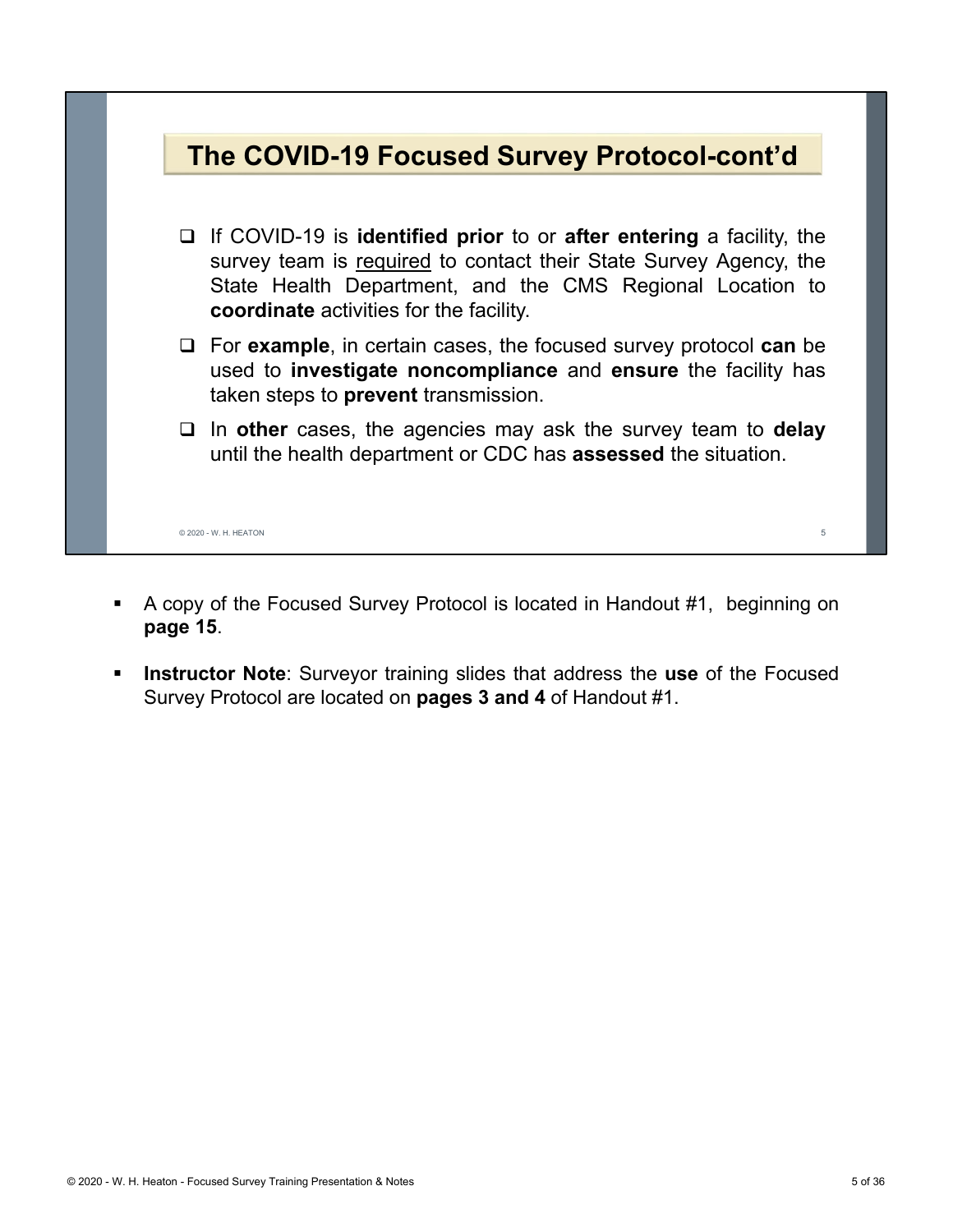

 **Offsite preparation** is discussed in the COVID-19 Focused Survey Protocol located in Handout #1, beginning on **page 15** (see last 2 bullet points at **bottom** of page, and **1st** bullet point on **top** of **page 16**.)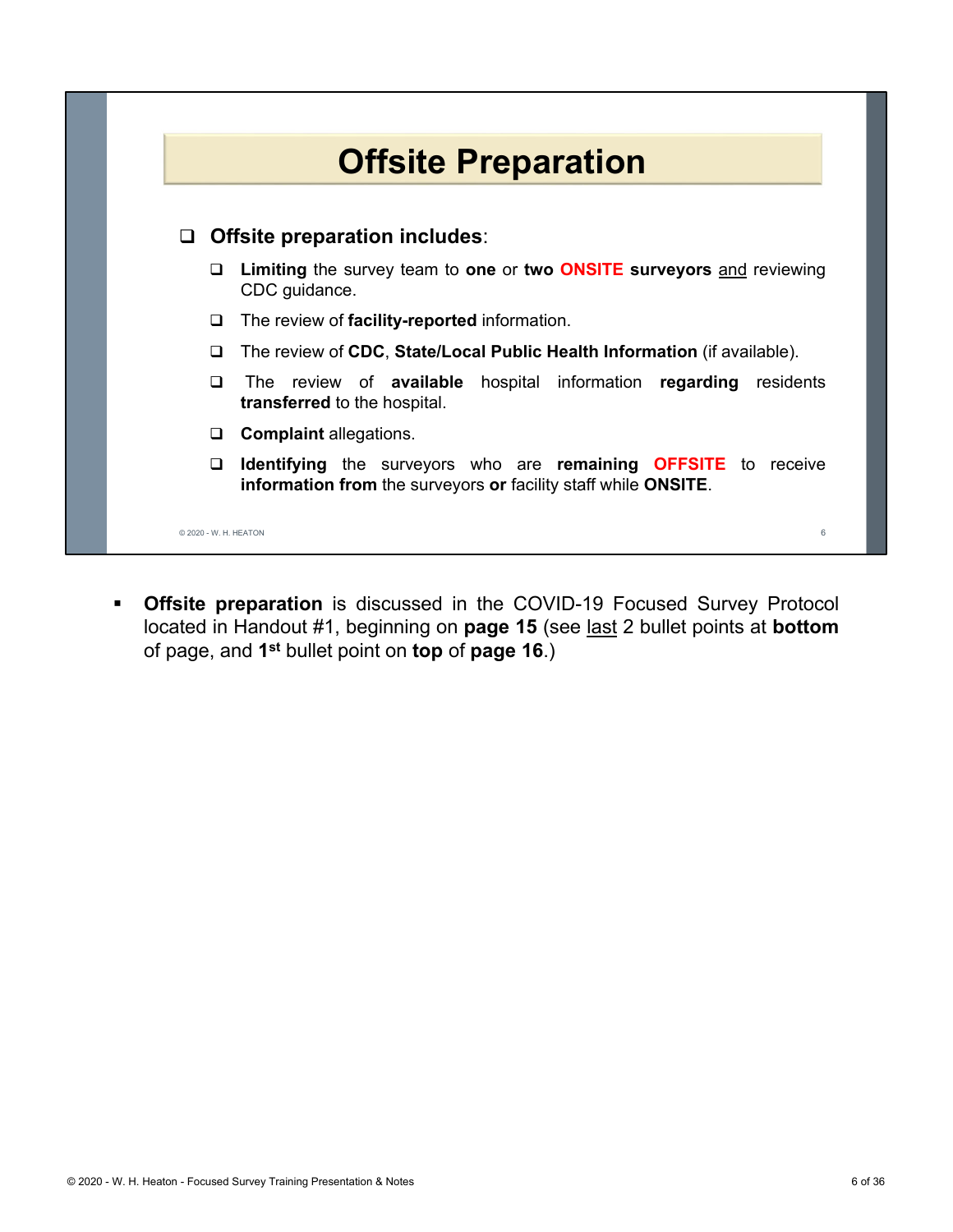

 **ONSITE activities** are discussed in the COVID-19 Focused Survey Protocol located in Handout #1, beginning on **page 16** (see **1st** bullet point at **top** of page, **paragraph** entitled *"For Onsite Activities.*")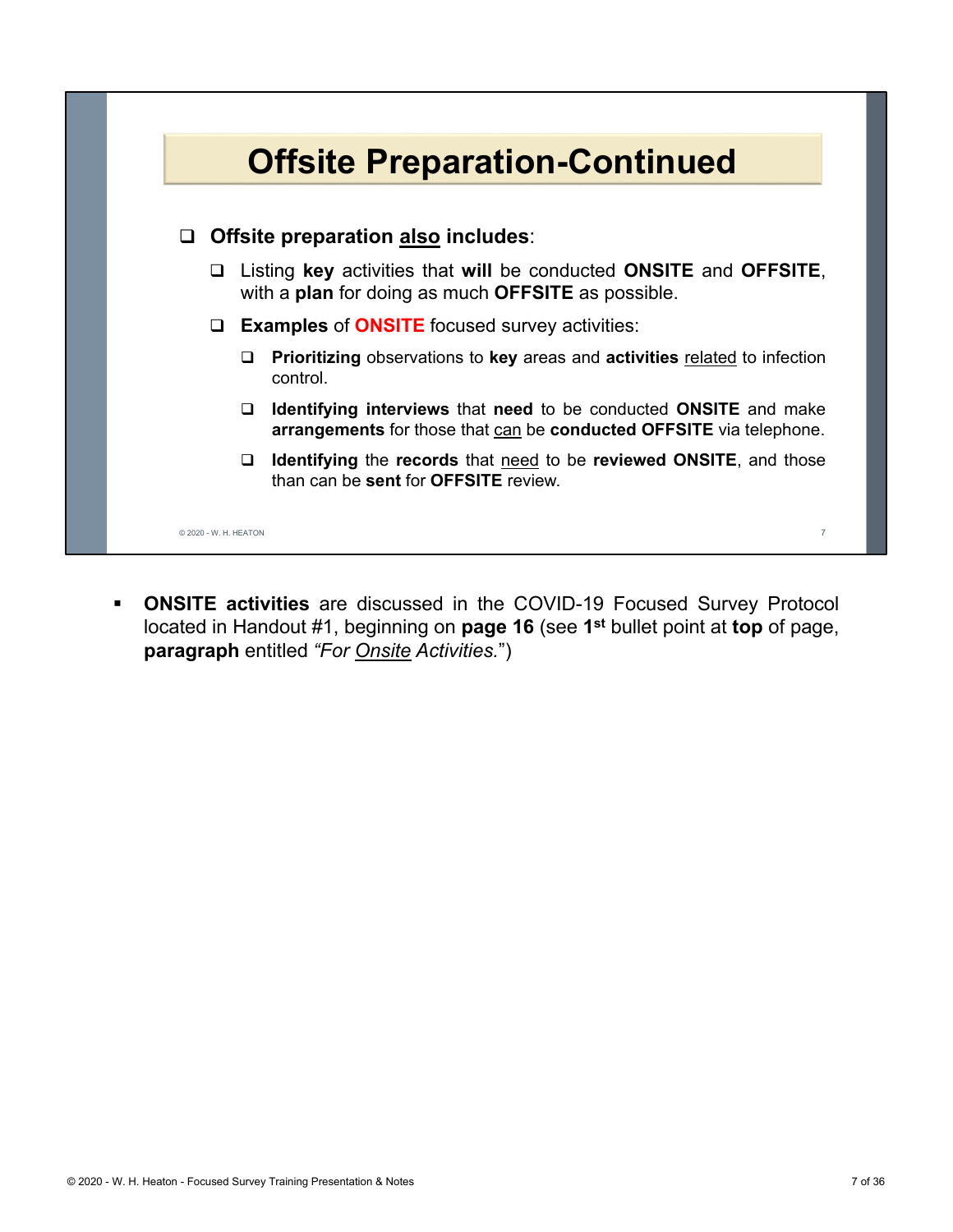

 **OFFSITE activities** are discussed in the COVID-19 Focused Survey Protocol located in Handout #1, beginning on **page 16** (see **1st** bullet point at **top** of page, **paragraph** entitled *"For Offsite Activities.*")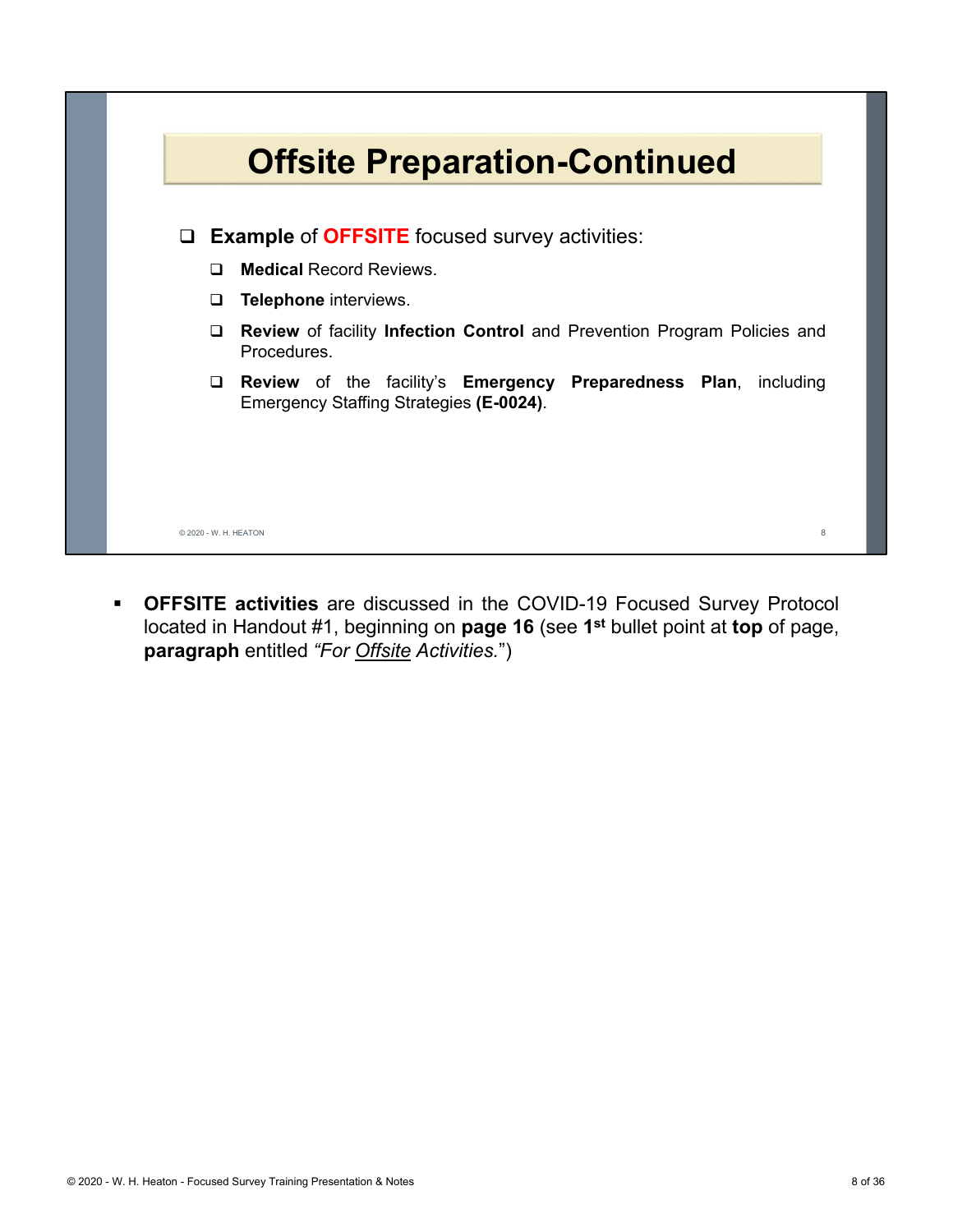

- **The Entrance Conference** is outlined in the COVID-19 Focused Survey Protocol located in Handout #1, beginning on **page 16** (see **paragraph** entitled *"Entrance Conference.*")
- **Instructor Note**: Surveyor training **slides** that address the **Entrance Conference** are located in Handout #1, beginning on **page 6.**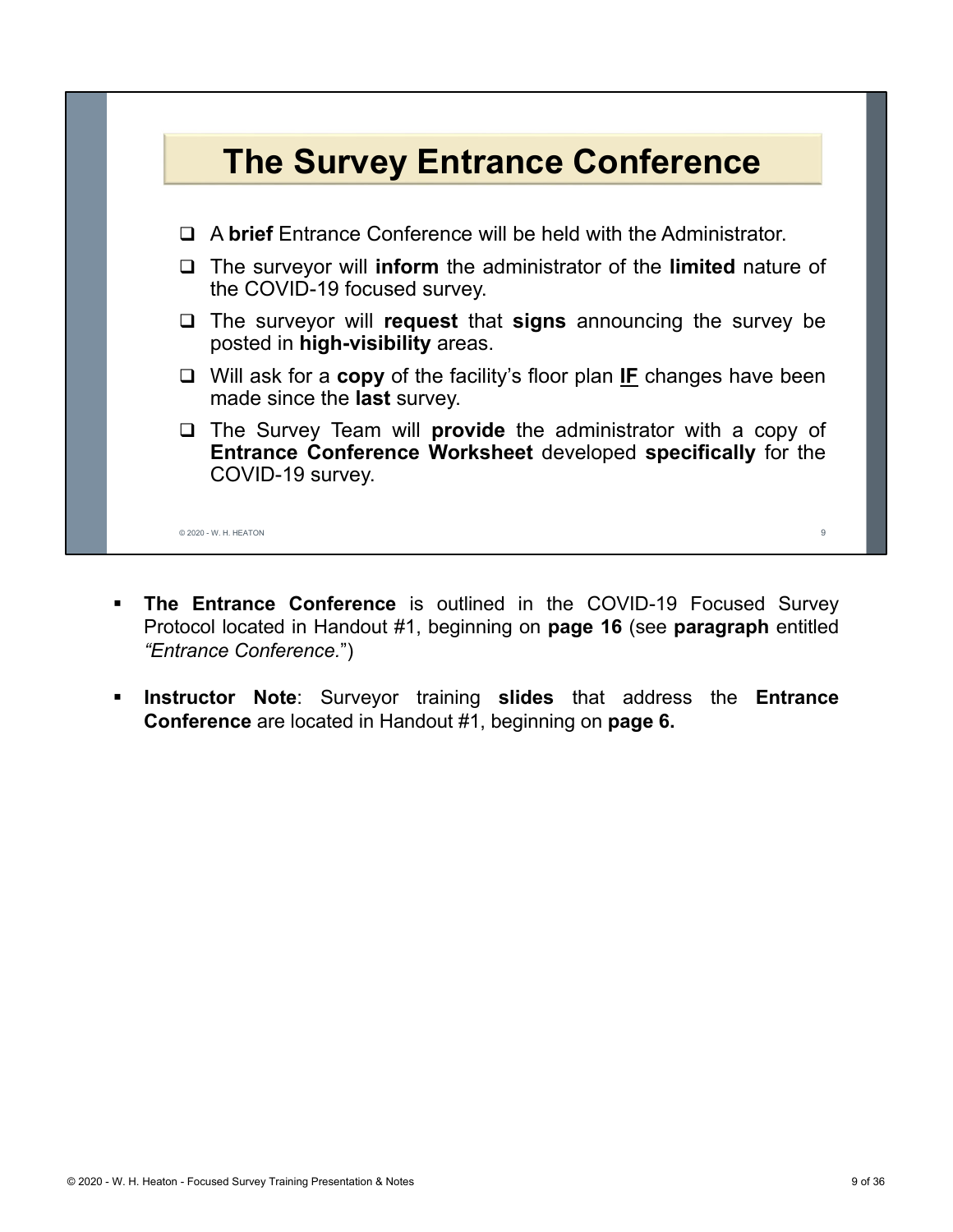

- A **copy** of the **modified** *Entrance Conference Worksheet* that **identifies** the documents and information **needed** is located in Handout #1, beginning on **page 19**.
- **Instructor Note**: Surveyor training slides that discuss the documents and information needed **immediately** are located in Handout #1, on **page 6**.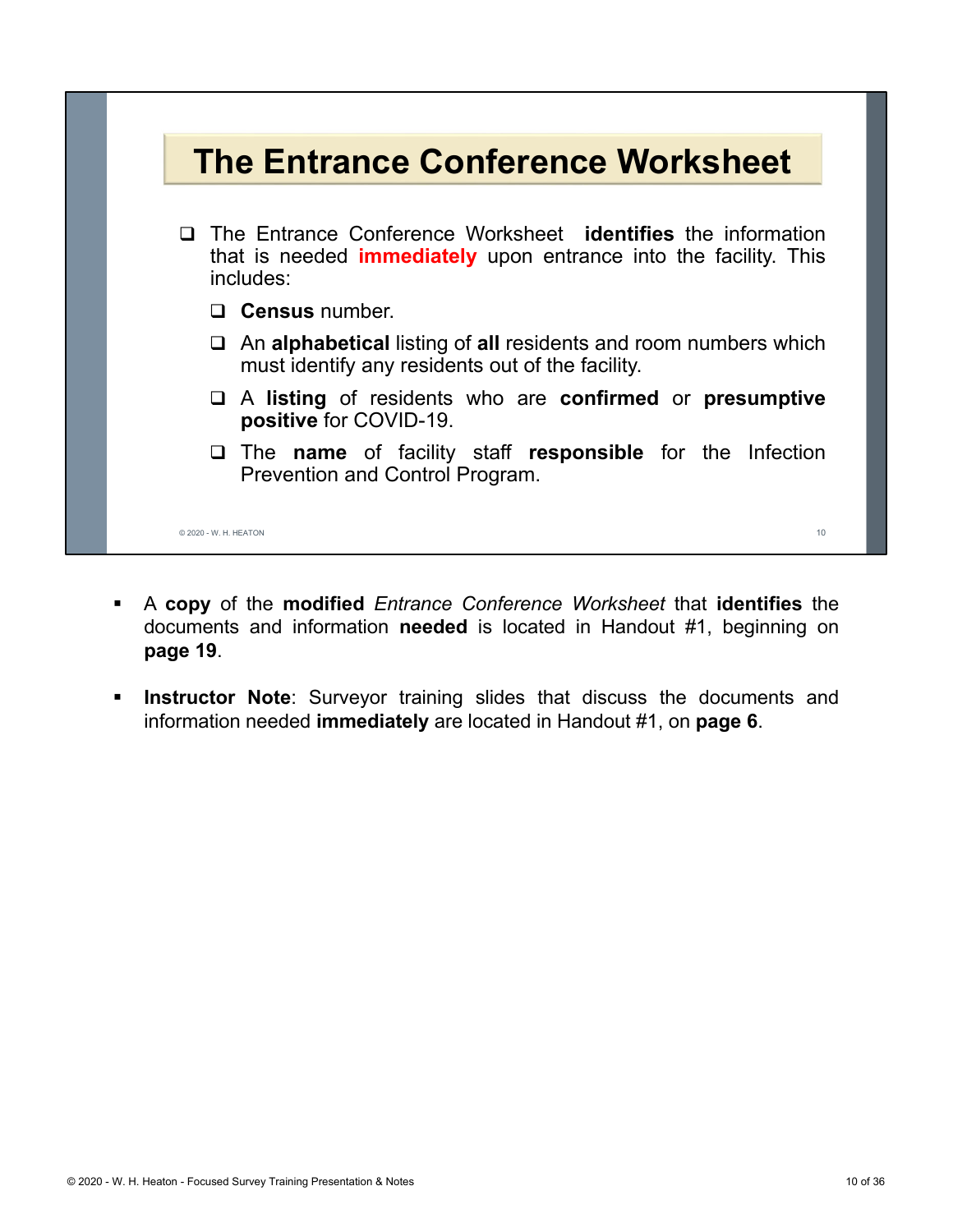## **The Entrance Conference Worksheet-cont'd**

- The Entrance Conference Worksheet also **identifies** the information that is needed **within one (1) hour** upon entrance into the facility. This includes:
	- The **actual** working **schedules** for **licensed** and **registered** nursing staff for the survey time period.
	- **Listing** of key **personnel**, **location**, and **phone numbers**. Contract staff, such as **rehab services** are to be **included** in the listing.
	- Providing **each** surveyor with **access** to **all** resident electronic health records **(EHRs)**.
	- Provide information on **HOW** surveyors **can access** the EHRs **outside** the conference room.

© 2020 - W. H. HEATON 11

- A **copy** of the **modified** *Entrance Conference Worksheet* that **identifies** the documents and information needed is located in Handout #1, beginning on **page 19**.
- **Instructor Note**: Surveyor training slides that discuss the documents and information needed within **one (1) hour** are located in Handout #1, on **page 7**.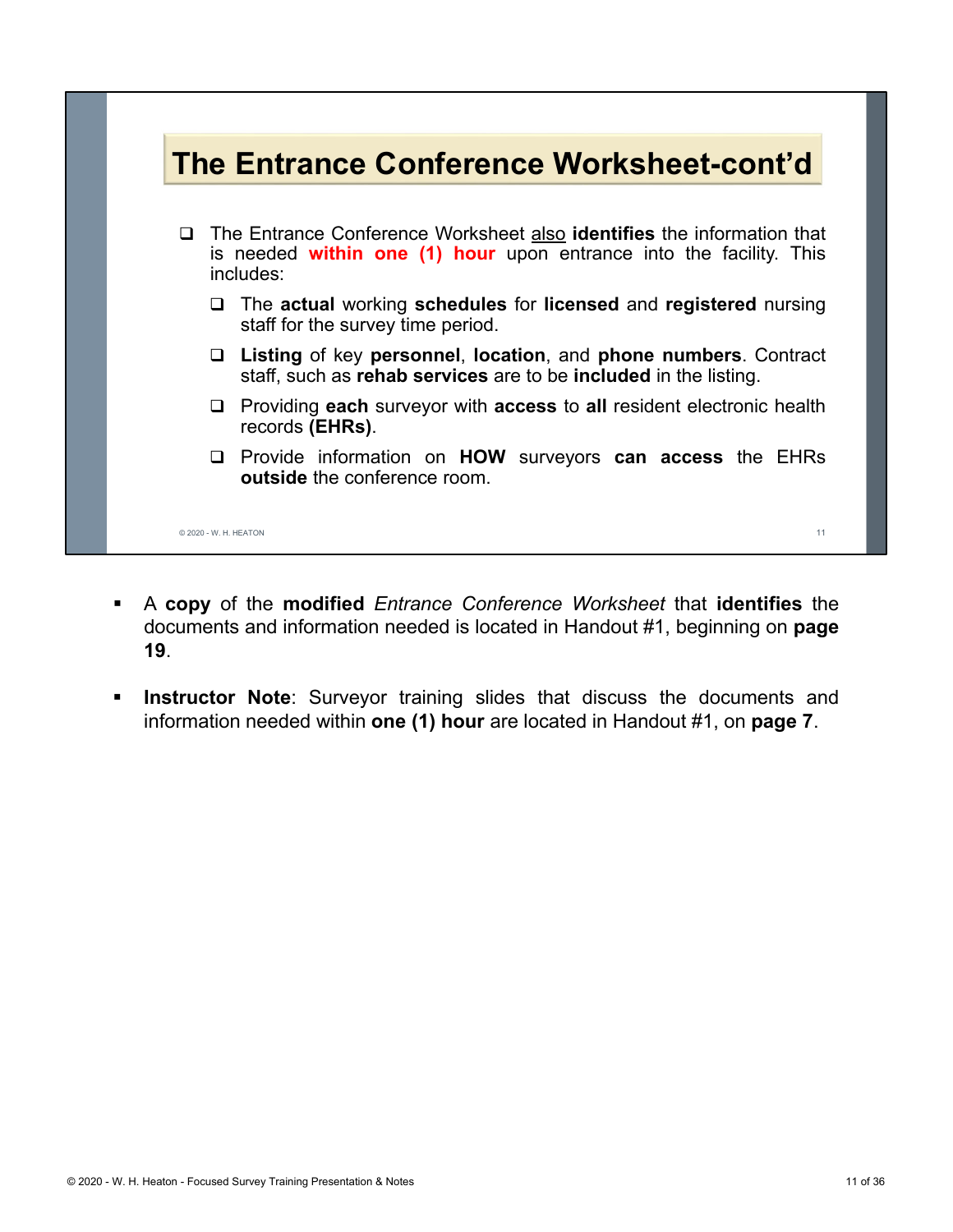

- A **copy** of the **modified** *Entrance Conference Worksheet* that **identifies** the **Medical Record** information needed is located in Handout #1, beginning on **page 19**.
- **Instructor Note**: Surveyor training slides that discuss the documents and information needed within **one (1) hour** are located in Handout #1, on **page 7**.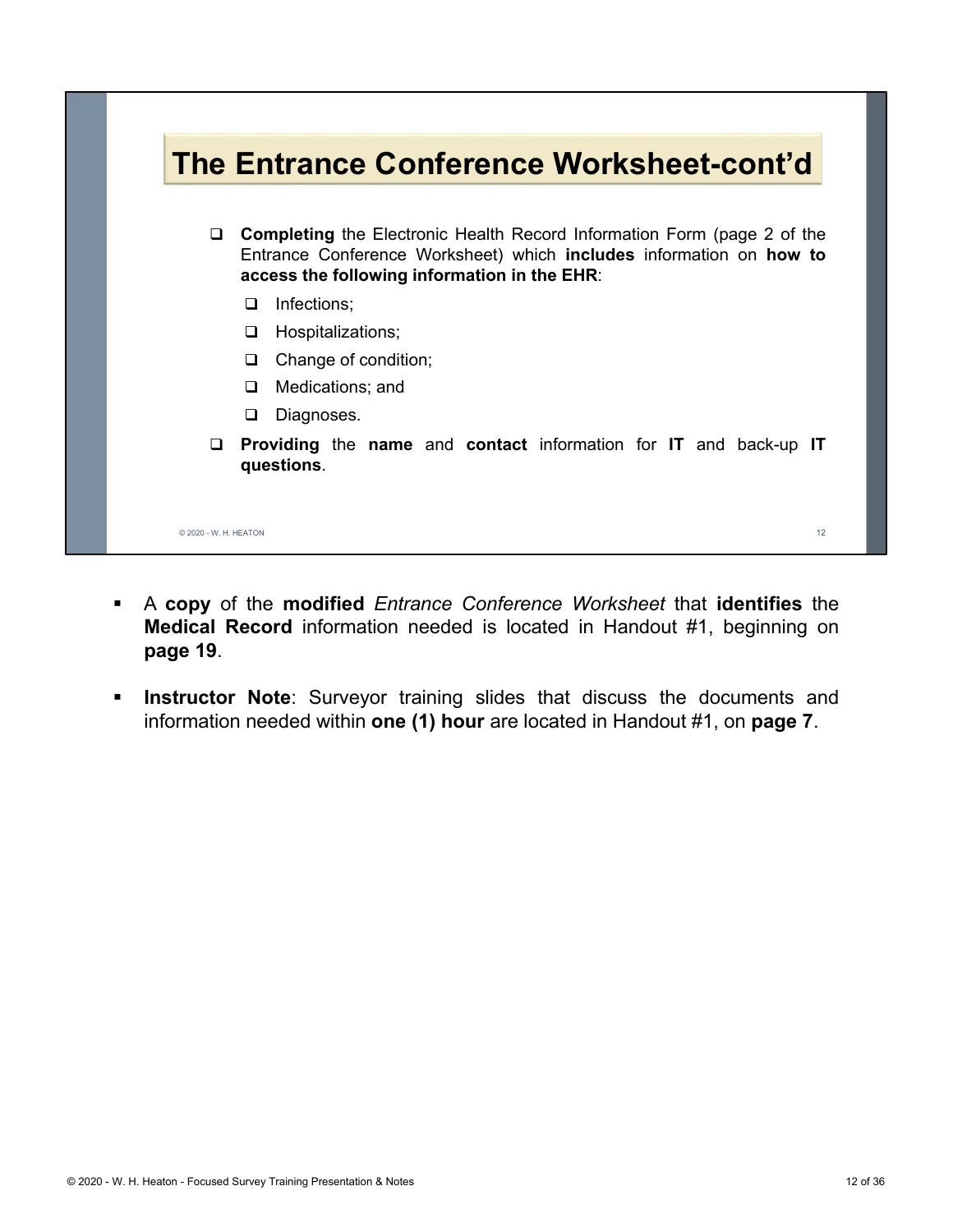

- A **copy** of the **modified** *Entrance Conference Worksheet* that **identifies** the **Medical Record** information needed is located in Handout #1, on **page 20**.
- **Instructor Note**: Surveyor training slides that discuss the documents and information needed within **one (1) hour** are located in Handout #1, on **page 7**.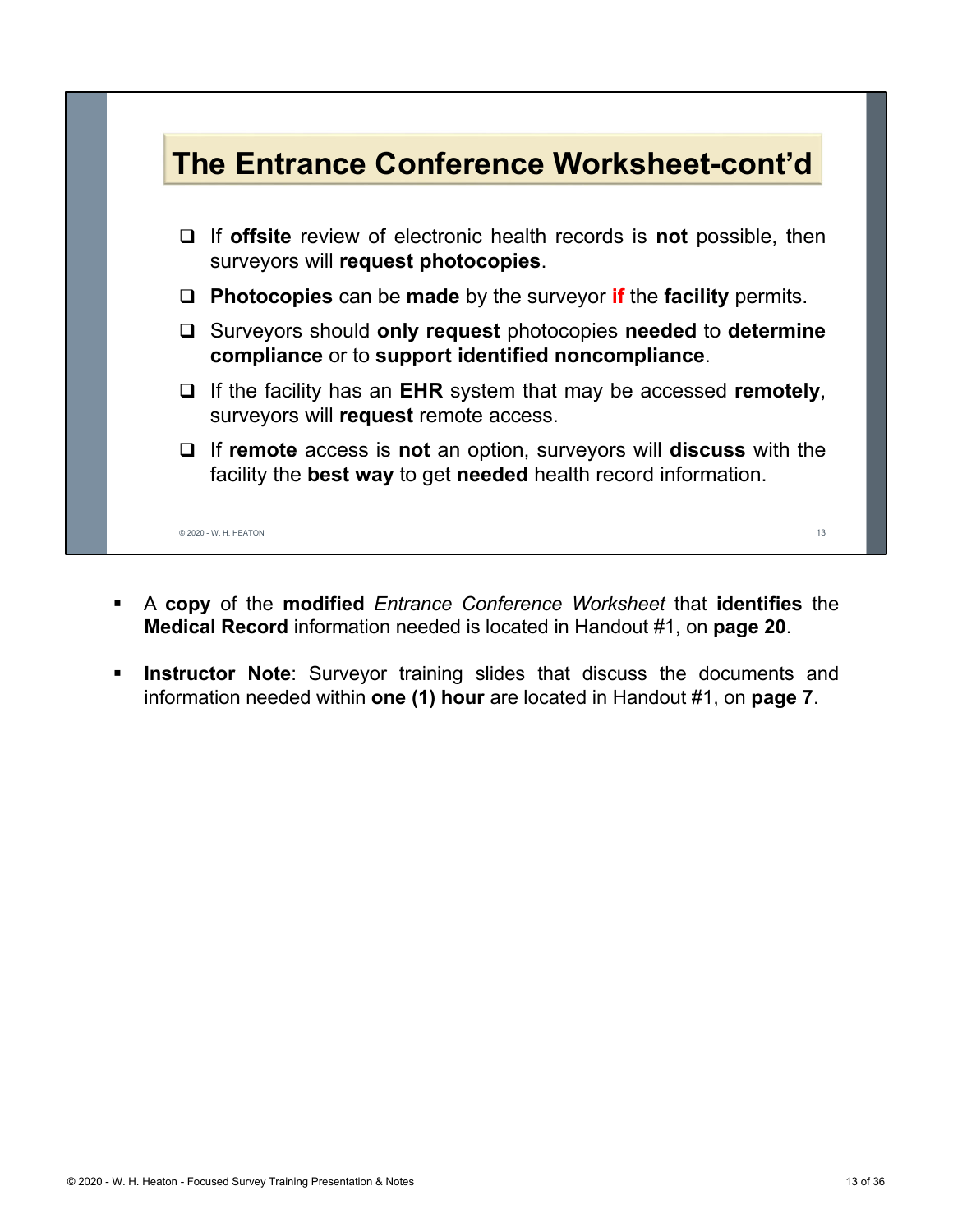

- A **copy** of the **modified** *Entrance Conference Worksheet* that **identifies** the **policies and procedures** needed is located in Handout #1, on **page 19**.
- A copy of the **E-0024** regulation governing *Policies and Procedures for Volunteers* are located in Handout #1, on **page 49**.
- A copy of the **F880** regulations and interpretive guidelines are located in Handout #1, beginning on **page 51**.
- **F880** regulations governing the **Surveillance Plan** are located in Handout #1, beginning on **page 59**.
- **Instructor Note**: Surveyor training slides that discuss the needed policies and procedures are located in Handout #1, on **page 7**. See also **page 9** for information relative to **F880** and **E-0024**.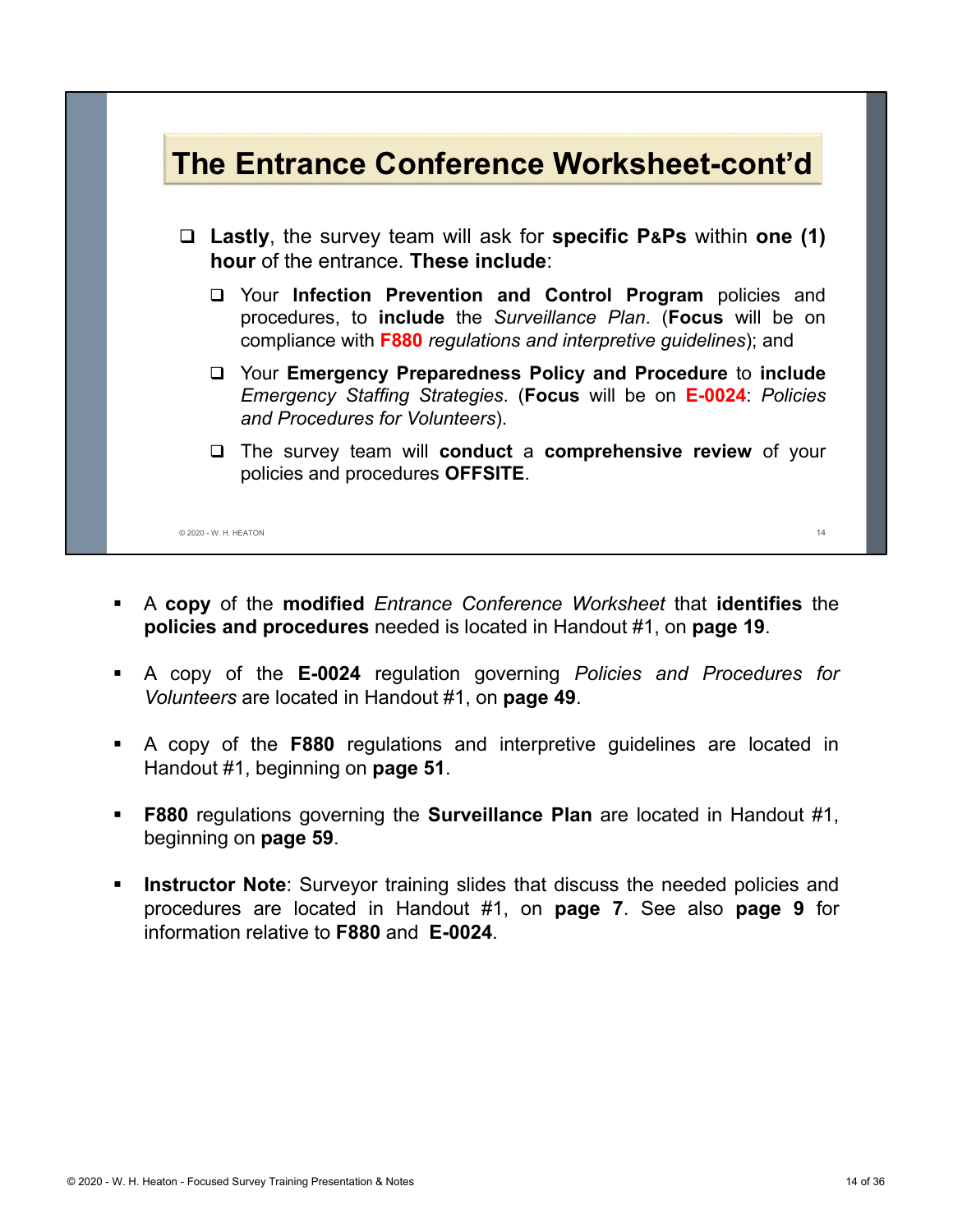## **Using the COVID-19 Focused Survey Tool**

- **During** the survey, surveyors will **use** the Survey Tool to **focus** on the **critical elements** associated **with** the transmission of COVID-19. **These critical elements include**:
	- **□** Standard and Transmission Based Precautions:
	- Quality of Resident Care Practices, including those with COVID-19;
	- □ Infection Prevention and Control Standards, Policies, and Procedures;
	- D Infection Surveillance Plan:
	- □ Visitor Entry and Facility Screening Practices;
	- □ Education, Monitoring, and Screening Practices of Staff; and
	- □ Policies and Procedures for Staffing Issues in Emergencies.
- While the **primary focus** is COVID-19, surveyors are instructed to **investigate** any other areas of **potential noncompliance** where there is likelihood of **IJ**.

© 2020 - W. H. HEATON 15

- A copy of this **COVID-19 Focused Survey Tool** is located in Handout #1, beginning on **page 21**.
- **IMPORTANT Note**: For the **purpose** of this Survey Tool, "**STAFF**" includes:
	- **Employees**;
	- **Consultants:**
	- **Contractors**
	- **•** Volunteers: and
	- Others who provide care and services to residents on behalf of the facility.
- Surveyors are **instructed** to be **alert** to situations that **may** create a **likelihood** for serious injury, harm, impairment, or death, and to use **Appendix Q** and complete an **IJ Template**. (See **Onsite Survey Activities** on **page 16** of Handout #1.)
- **Instructor Note**: Surveyor training slides that discusses the **use** of the *Focused Survey Tool* are located in Handout #1, beginning **on page 9**.
- A copy of **QSO Letter 20-14**: Guidance for IC and Prevention of COVID-19 in Nursing Homes-REVISED, is located in Handout #1, beginning on **page 43**.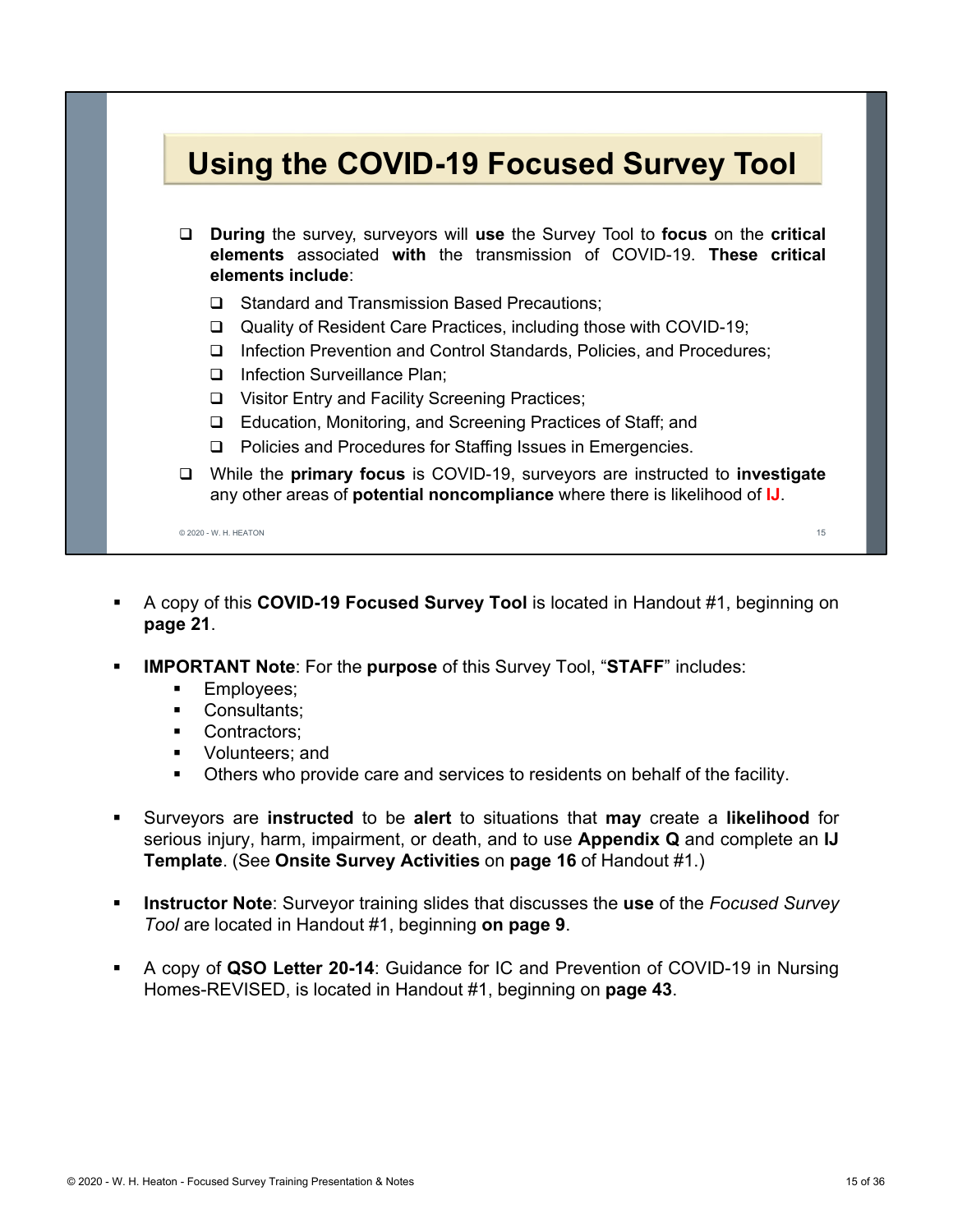

- Information outlined in this slide has been **extracted** from the COVID-19 Focused Survey Tool. See Handout #1, **page 22**, section **entitled** "General Standard Precautions."
- **NOTE**: While environmental cleaning and disinfection are **focused** primarily on **resident** equipment, be sure to **include your electronic equipment** such as computers, keyboards, telephones, tablets, etc., as they should also be kept cleaned to **reduce** the risk of COVID-19 transmission.
- **F880** regulations governing **Standard Precautions** are located in Handout #1, beginning on **page 64**.
- Surveyors are **instructed** to be **alert** to situations that **may** create a **likelihood** for serious injury, harm, impairment, or death, and to use **Appendix Q** and complete an **IJ Template**. (See **Onsite Survey Activities** on **page 16** of your handout.)
- **Instructor Note**: Surveyor training slides that discusses the **use** of the *Focused Survey Tool* are located in Handout #1, beginning **on page 9**.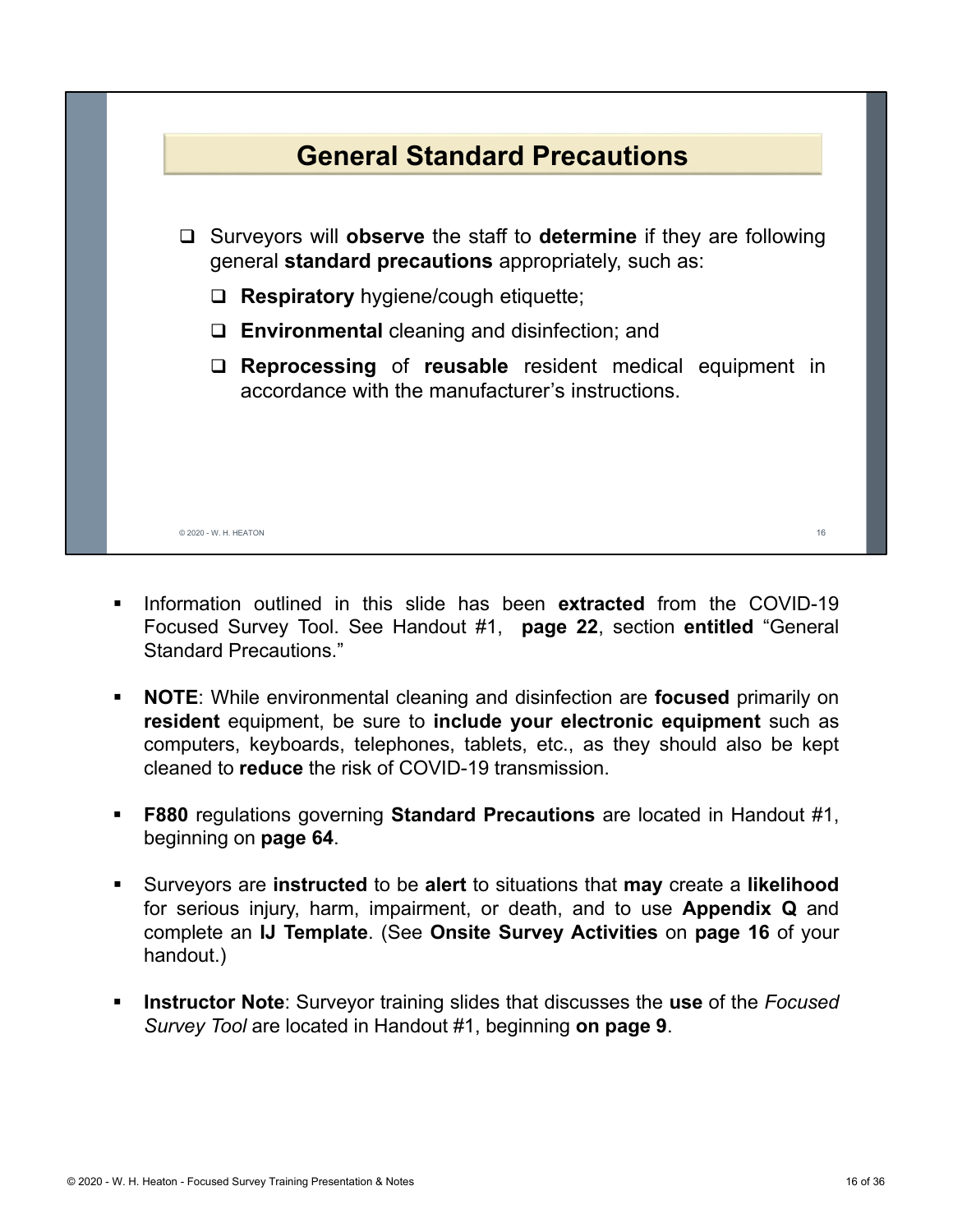

- **Information outlined in this slide has been extracted from the COVID-19** Focused Survey Tool. See Handout #1, **page 22**, section **entitled** "Hand Hygiene."
- **Instructor Note**: During the period **March 23 March 30**, the COVID-19 Focused Survey found that **36%** of facilities did **NOT** follow proper **hand washing** guidelines.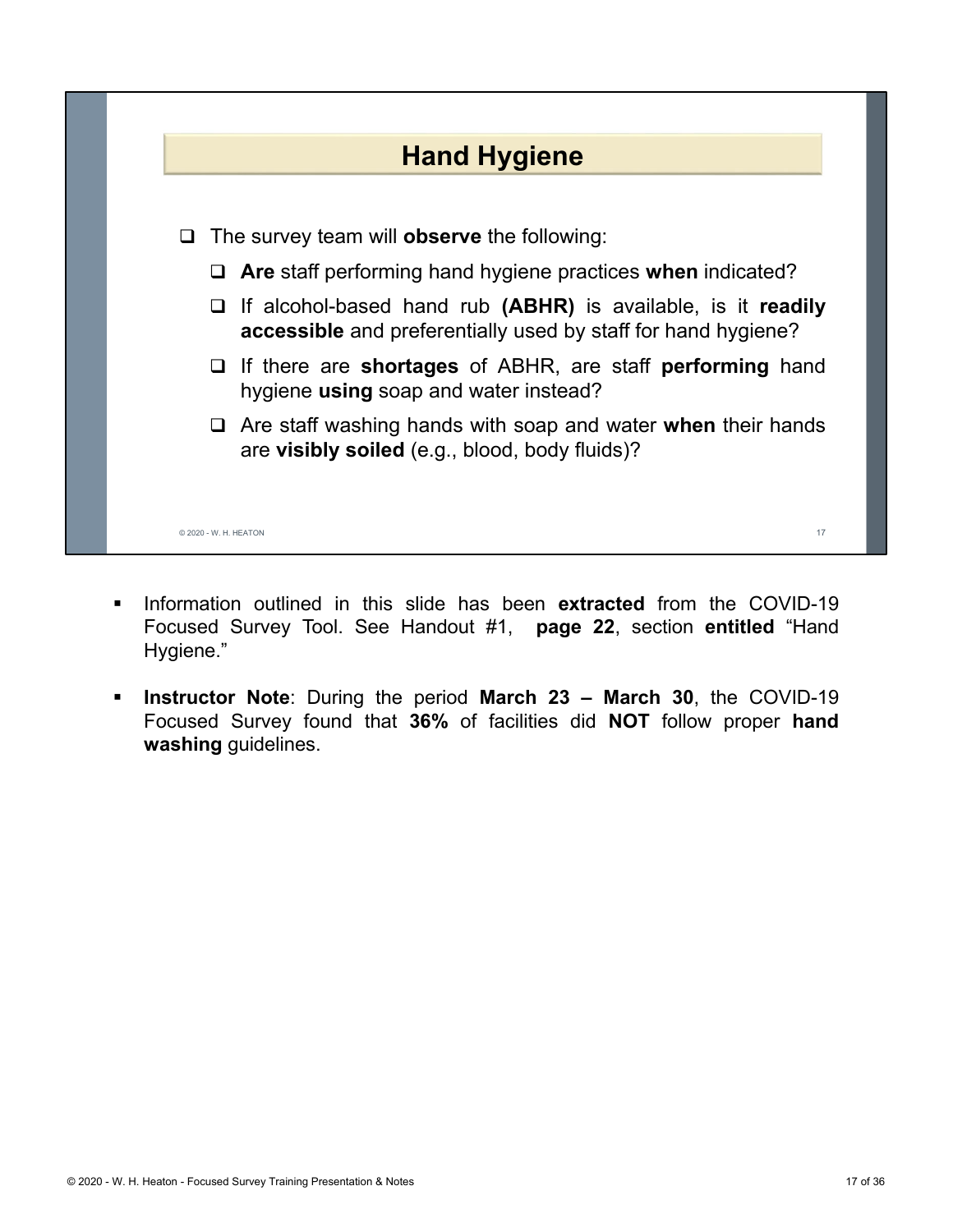

- Information outlined in this slide has been **extracted** from the COVID-19 Focused Survey Tool. See Handout #1, **pages 22 and 23**, section **entitled** "Hand Hygiene."
- **Reminder:** During the period **March 23 March 30**, the COVID-19 Focused Survey found that **36%** of facilities did **NOT** follow proper **hand washing** guidelines.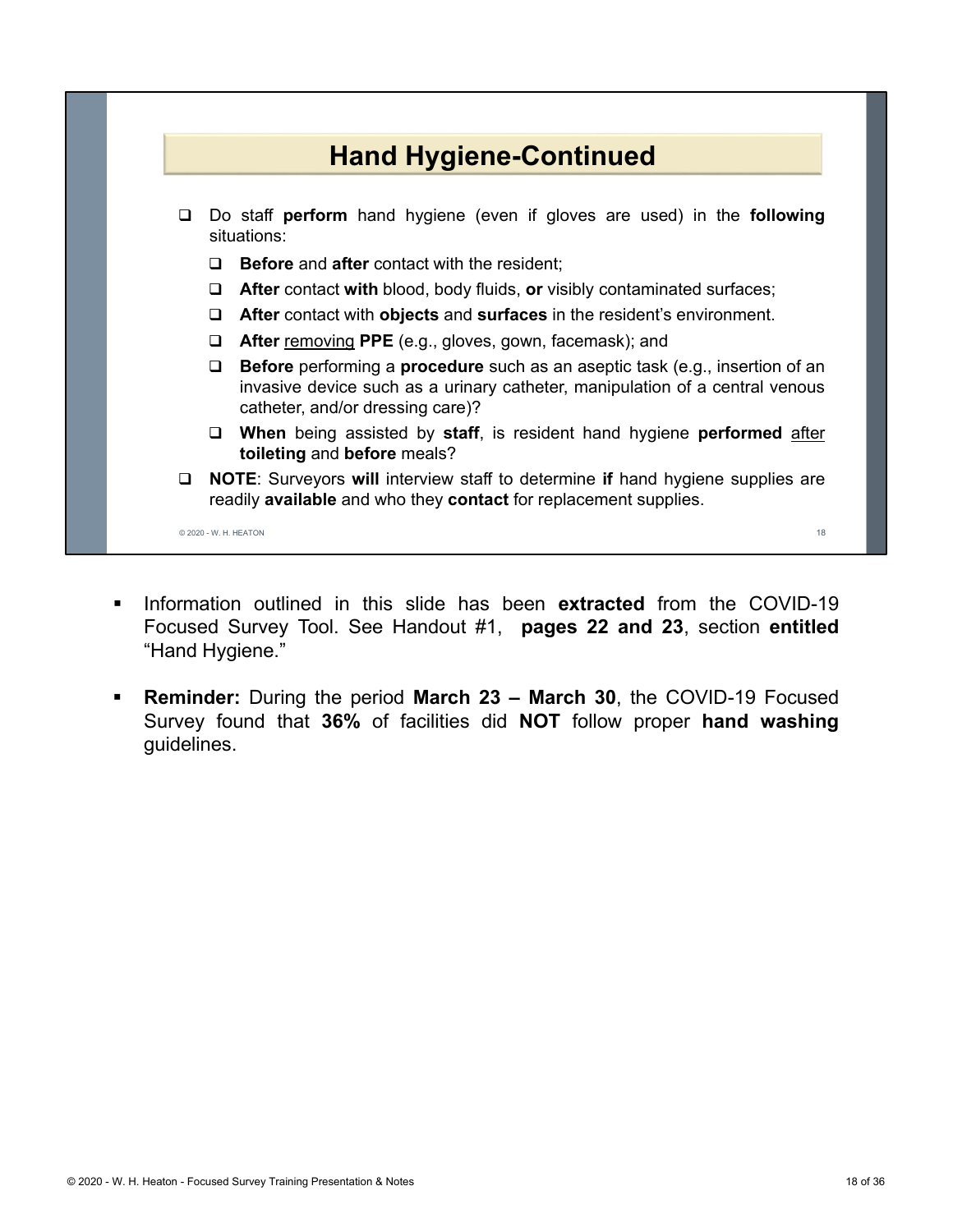

- Information outlined in this slide has been **extracted** from the COVID-19 Focused Survey Tool. See Handout #1, **page 22**, section **entitled** "Personal Protective Equipment."
- See **also** COVID-19 LTC Facility Guidance **memo** located in Handout #1, **paragraph #4, on page 96**.
- **Reminder:** During the period **March 23 March 30**, the COVID-19 Focused Survey found that **25%** of facilities failed to demonstrate proper use **PPE**.
- **Instructor Notes**:
	- **1. Surveyor** Training slides that discuss this topic are located in Handout #1, beginning on **page 9.**
	- **2. CDC** and **OSHA** Guidelines for **Optimizing** the use of your **PPE** supplies and equipment are located in Handout #1, beginning on **page 79**.
	- **3. CDC** has created a **Burn Rate Calculator**, in an EXCEL **spreadsheet**, that provides information to **plan** and **optimize** the use of PPE for response to COVID-19. All the **formulas** have been **preentered**. All you need to do is **enter** the **PPE** information. **Handout #2** contains the Excel spreadsheet and instructions for its use.
	- **4. CMS** is aware that there is a **scarcity** of some supplies in certain areas of the country. State and Federal surveyors should **not** cite facilities for **not** having certain supplies (e.g., N95 respirators, gowns, masks, etc.).
	- **5. However**, CMS expects facilities to take actions to mitigate any resource shortages and **show** they are taking **all appropriate steps** to obtain the necessary supplies as soon as possible. (See **paragraph #2**, CMS Memo located in Handout #1, **page 95**.)
	- **6. If** a surveyor believes the facility **SHOULD** be cited for **not** having or providing the necessary supplies, the State Agency is instructed to contact the CMS Regional Location.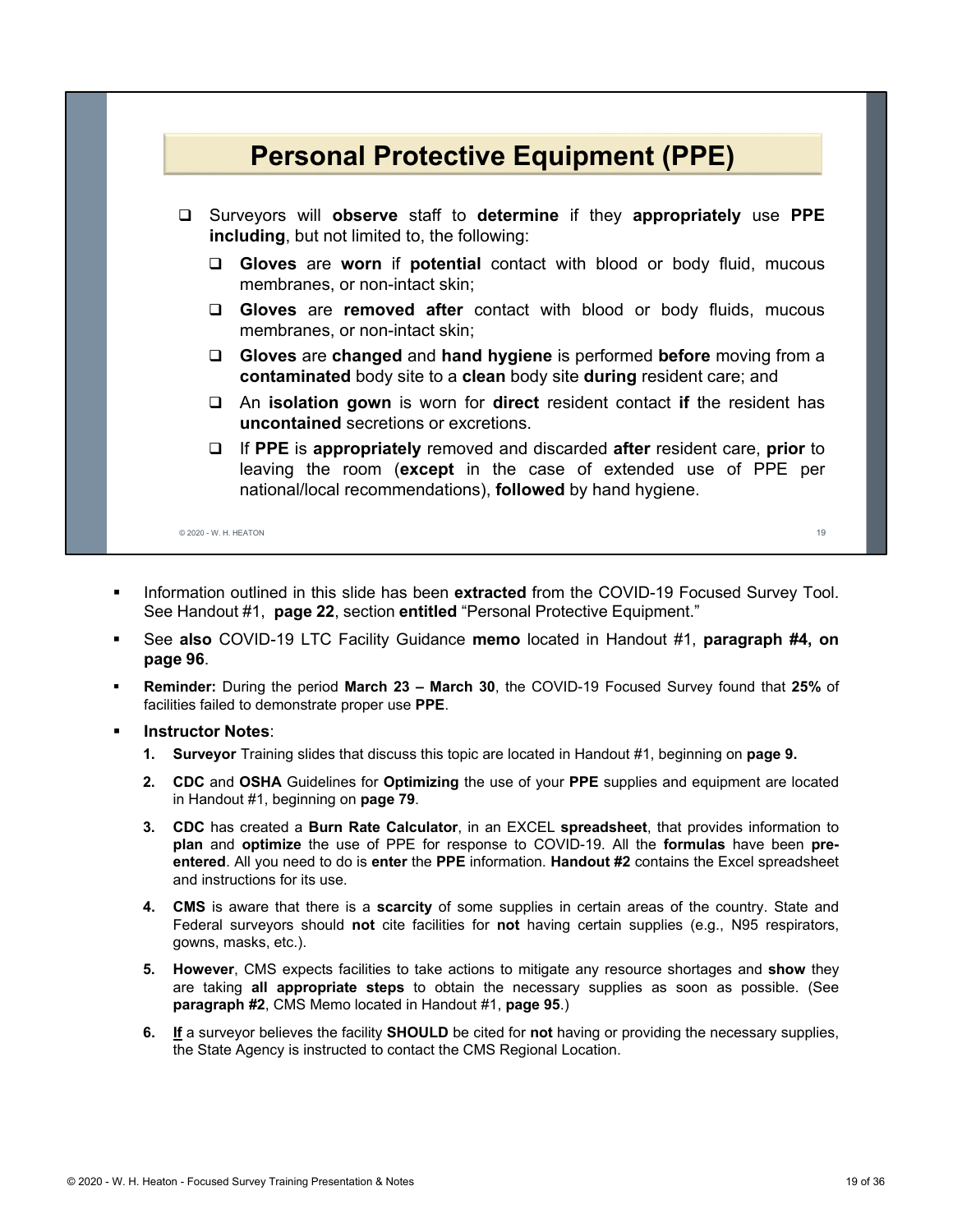

- **Information outlined in this slide has been extracted from the COVID-19 Focused Survey Tool.** See Handout #1, **page 22**, section **entitled** "Personal Protective Equipment."
- See **also** COVID-19 LTC Facility Guidance **memo** located in Handout #1, **paragraph #4, on page 96**.
- During the period **March 23 March 30**, the COVID-19 Focused Survey found that **25%** of facilities failed to demonstrate proper use **PPE**.
- **Reminders**:
	- **1. Surveyor** Training slides that discuss this topic are located in Handout #1, beginning on **page 9.**
	- **2. CDC** and **OSHA** Guidelines for **Optimizing** the use of your **PPE** supplies and equipment are located in Handout #1, beginning on **page 79**.
	- **3. CDC** has created a **Burn Rate Calculator**, in an EXCEL **spreadsheet**, that provides information to **plan** and **optimize** the use of PPE for response to COVID-19. All the **formulas** have been **pre-entered**. All you need to do is **enter** the **PPE** information. **Handout #2** contains the Excel spreadsheet and instructions for its use.
	- **4. CMS** is aware that there is a **scarcity** of some supplies in certain areas of the country. State and Federal surveyors should **not** cite facilities for **not** having certain supplies (e.g., N95 respirators, gowns, masks, etc.).
	- **5. However**, CMS expects facilities to take actions to mitigate any resource shortages and **show** they are taking **all appropriate steps** to obtain the necessary supplies as soon as possible. (See **paragraph #2**, CMS Memo located in Handout #1, **page 95**.)
	- **6. If** a surveyor believes the facility **SHOULD** be cited for **not** having or providing the necessary supplies, the State Agency is instructed to contact the CMS Regional Location.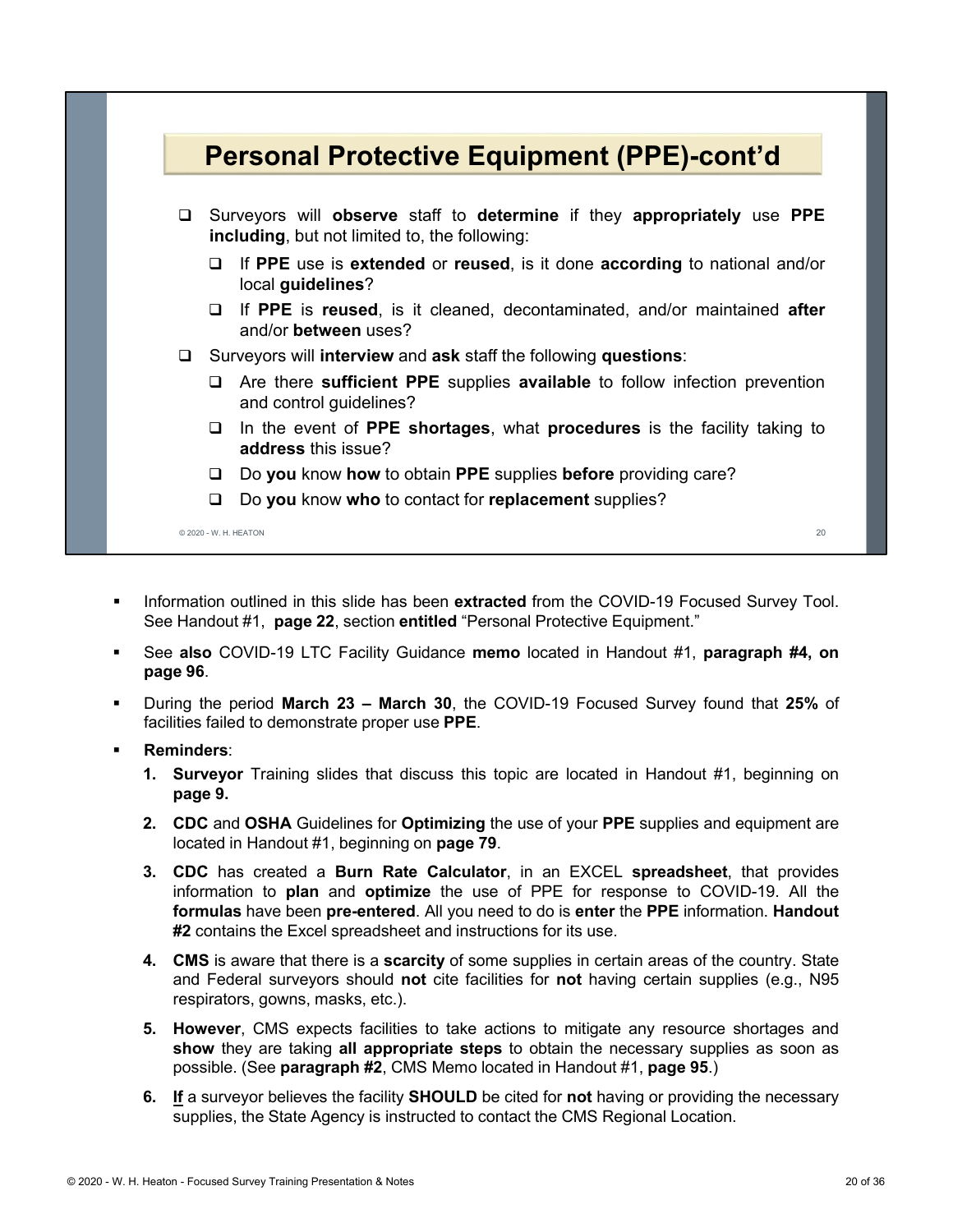

- **Information outlined in this slide has been extracted from the COVID-19 Focused Survey Tool.** See Handout #1, **pages 23 and 24**, section **entitled** "Transmission-Based Precautions."
- See **also** COVID-19 LTC Facility Guidance **memo** located in Handout #1, **paragraphs #4** and **#5** on **pages 96** and **97.**
- **F880** regulations governing **Transmission-Based Precautions** are located in Handout #1, beginning **on page 66**. See **page 68** for implementing **Airborne** Precautions.
- A copy of **QSO Letter 20-17** Guidance for use of Certain Industrial Respirators by Health Care Personnel is located in Handout #1, beginning on **page 39**.
- **Reminders**:
	- **1. Surveyor** Training slides that discuss this topic are located in Handout #1, beginning on **page 9.**
	- **2. CDC** and **OSHA** Guidelines for **Optimizing** the use of your **PPE** supplies and equipment are located in Handout #1, beginning on **page 79**.
	- **3. CMS** is aware that there is a **scarcity** of some supplies in certain areas of the country. State and Federal surveyors should **not** cite facilities for **not** having certain supplies (e.g., N95 respirators, gowns, masks, etc.). (See also **OSHA** guidance for Respirator Fit-Testing located in Handout #1, beginning on **page 93**.)
	- **4. However**, CMS expects facilities to take actions to mitigate any resource shortages and **show** they are taking **all appropriate steps** to obtain the necessary supplies as soon as possible. (See **paragraph #2**, CMS Memo located in Handout #1 on **page 95**.)
	- **5. If** a surveyor believes the facility **SHOULD** be cited for **not** having or providing the necessary supplies, the State Agency is instructed to contact the CMS Regional Location.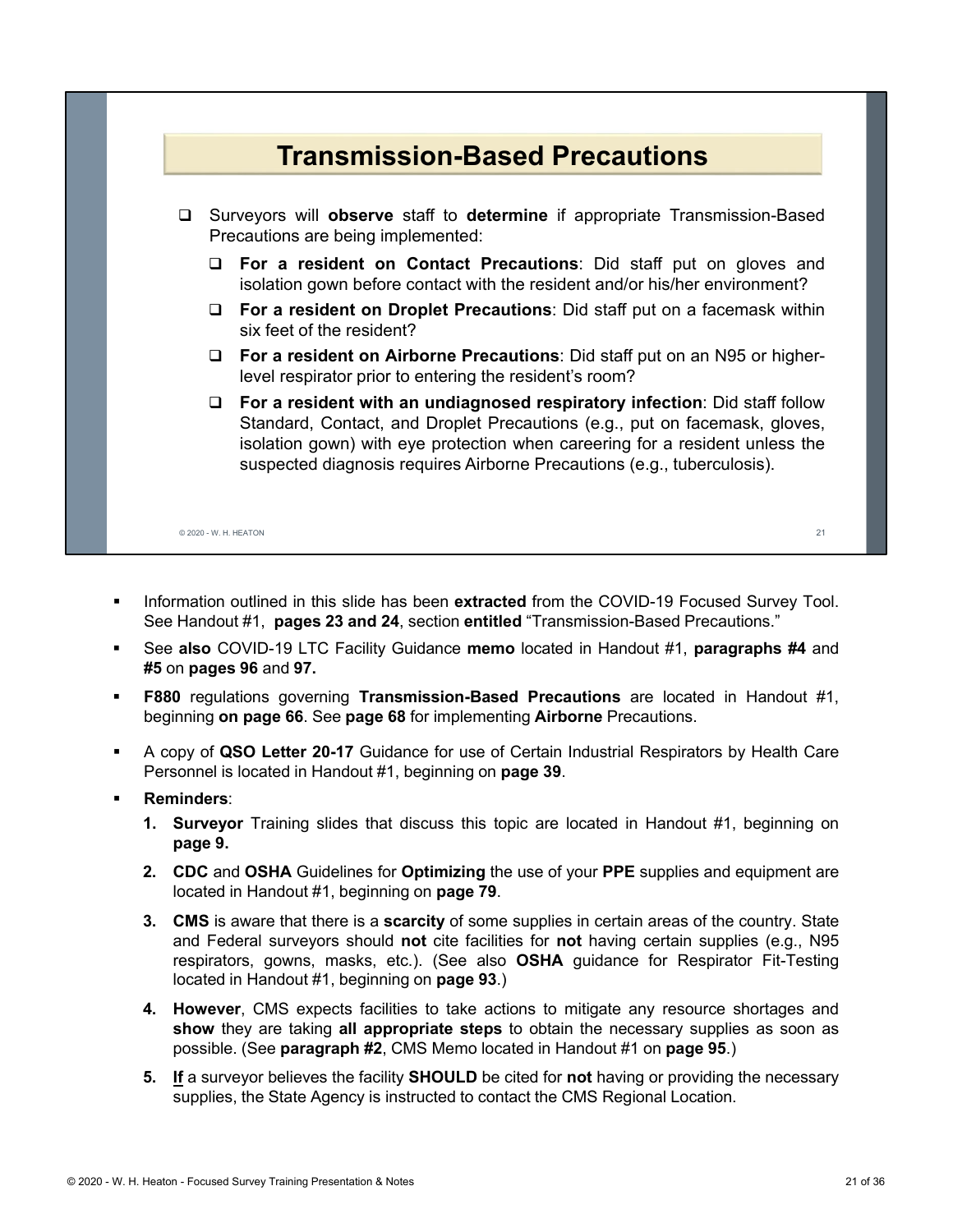

- **Information outlined in this slide has been extracted from the COVID-19 Focused Survey Tool.** See Handout #1, **pages 23 and 24**, section **entitled** "Transmission-Based Precautions."
- See **also** COVID-19 LTC Facility Guidance **memo** located in Handout #1, **paragraphs #4** and **#5** on **pages 96** and **97.**
- **F880** regulations governing **Transmission-Based Precautions** are located in Handout #1, beginning **on page 66**.
- **Reminders**:
	- **1. Surveyor** Training slides that discuss this topic are located in Handout #1, beginning on **page 9.**
	- 2. A copy of **QSO Letter 20-17** Guidance for use of Certain Industrial Respirators by Health Care Personnel is located in Handout #1, beginning on **page 39**.
	- **3. CDC** and **OSHA** Guidelines for **Optimizing** the use of your **PPE** supplies and equipment are located in Handout #1, beginning on **page 79**.
	- **4. CMS** is aware that there is a **scarcity** of some supplies in certain areas of the country. State and Federal surveyors should **not** cite facilities for **not** having certain supplies (e.g., N95 respirators, gowns, masks, etc.). (See also **OSHA** guidance for Respirator Fit-Testing located in Handout #1, beginning on **page 93**.)
	- **5. However**, CMS expects facilities to take actions to mitigate any resource shortages and **show** they are taking **all appropriate steps** to obtain the necessary supplies as soon as possible. (See **paragraph #2**, CMS Memo located in Handout #1 on **page 95**.)
	- **6. If** a surveyor believes the facility **SHOULD** be cited for **not** having or providing the necessary supplies, the State Agency is instructed to contact the CMS Regional Location.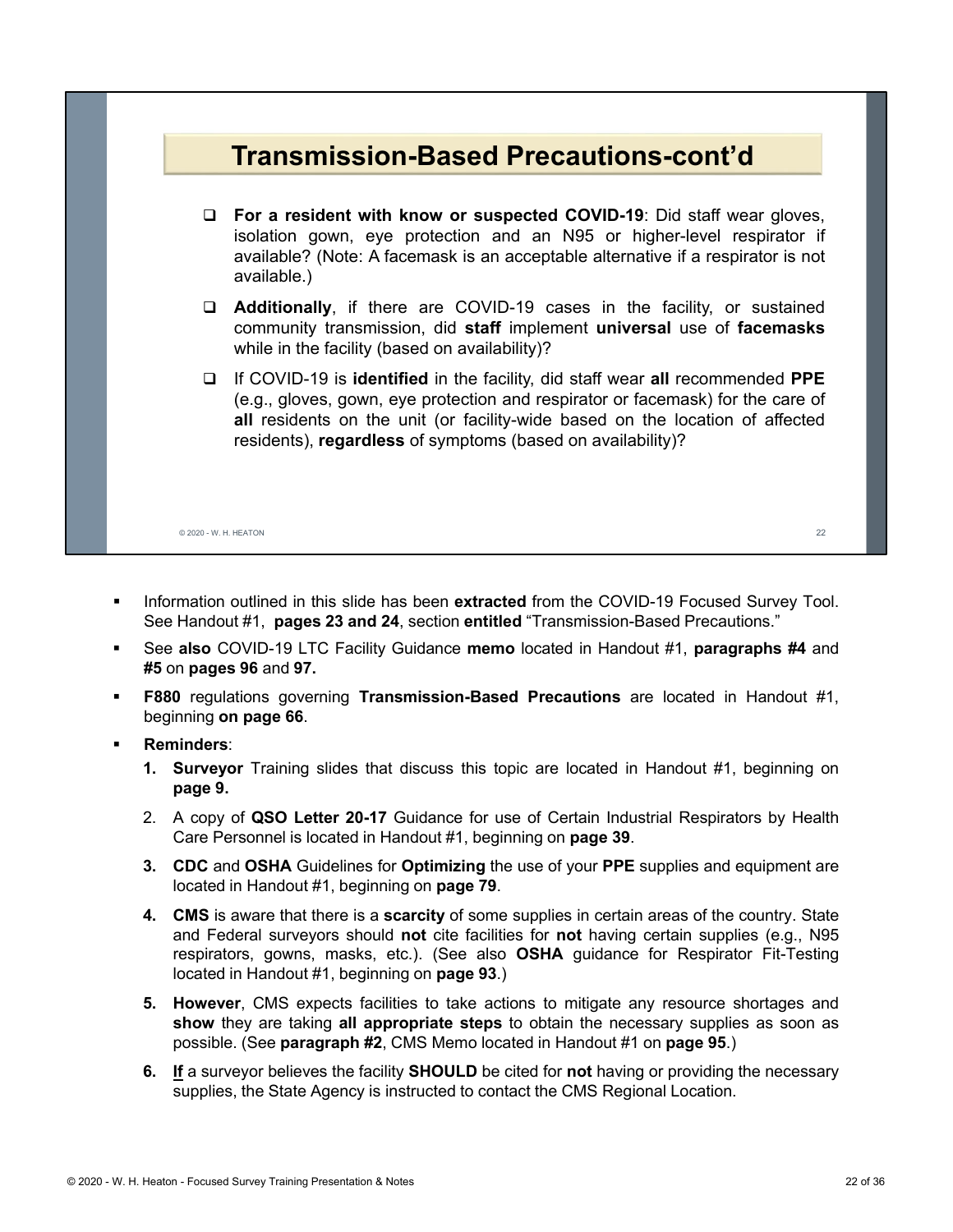

- Information outlined in this slide has been **extracted** from the COVID-19 Focused Survey Tool. See Handout #1, **pages 23 and 24**, section **entitled** "Transmission-Based Precautions."
- See **also** COVID-19 LTC Facility Guidance **memo** located in Handout #1, **paragraphs #4** and **#5** on **pages 96** and **97.**
- **F880** regulations governing **Transmission-Based Precautions** are located in Handout #1, beginning **on page 66**.
- **Reminders**:
	- **1. Surveyor** Training slides that discuss this topic are located in Handout #1, beginning on **page 9.**
	- **2. If** a surveyor believes the facility **SHOULD** be cited for **not** having or providing the necessary supplies, the State Agency is instructed to contact the CMS Regional Location.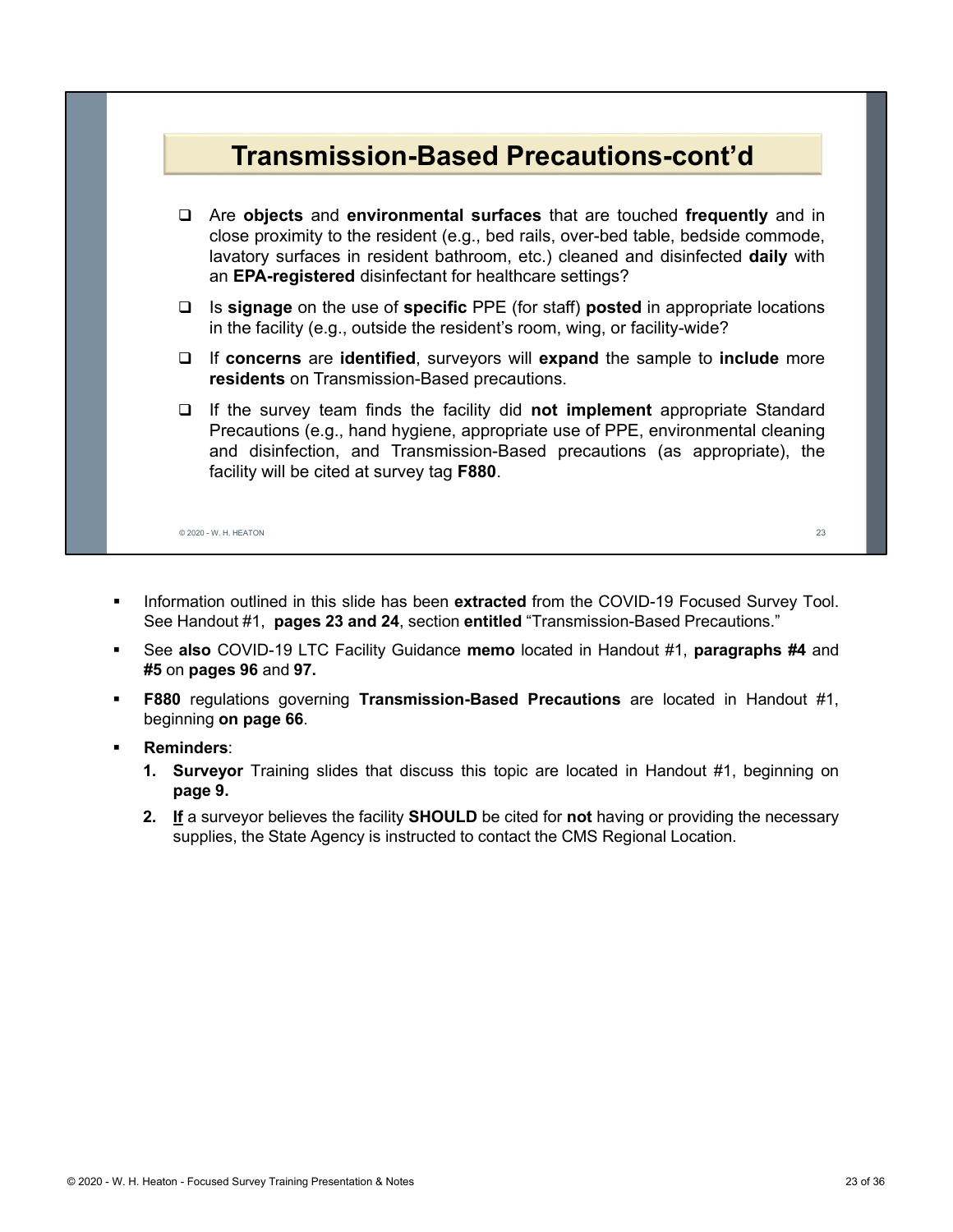

- **Information outlined in this slide has been extracted from the COVID-19 Focused Survey Tool.** See Handout #1, **pages 24**, section **entitled** "Resident Care."
- See **also** COVID-19 LTC Facility Guidance **memo** located in Handout #1, **paragraphs #4** and **#5** on **pages 96** and **97.**
- **Instructor Note**:
	- **1. Surveyor** Training slides that discuss this topic are located in Handout #1, beginning on **page 9.**
	- **2. CDC** and **OSHA** Guidelines for **Optimizing** the use of your **PPE** supplies and equipment are located in Handout #1, beginning on **page 79**.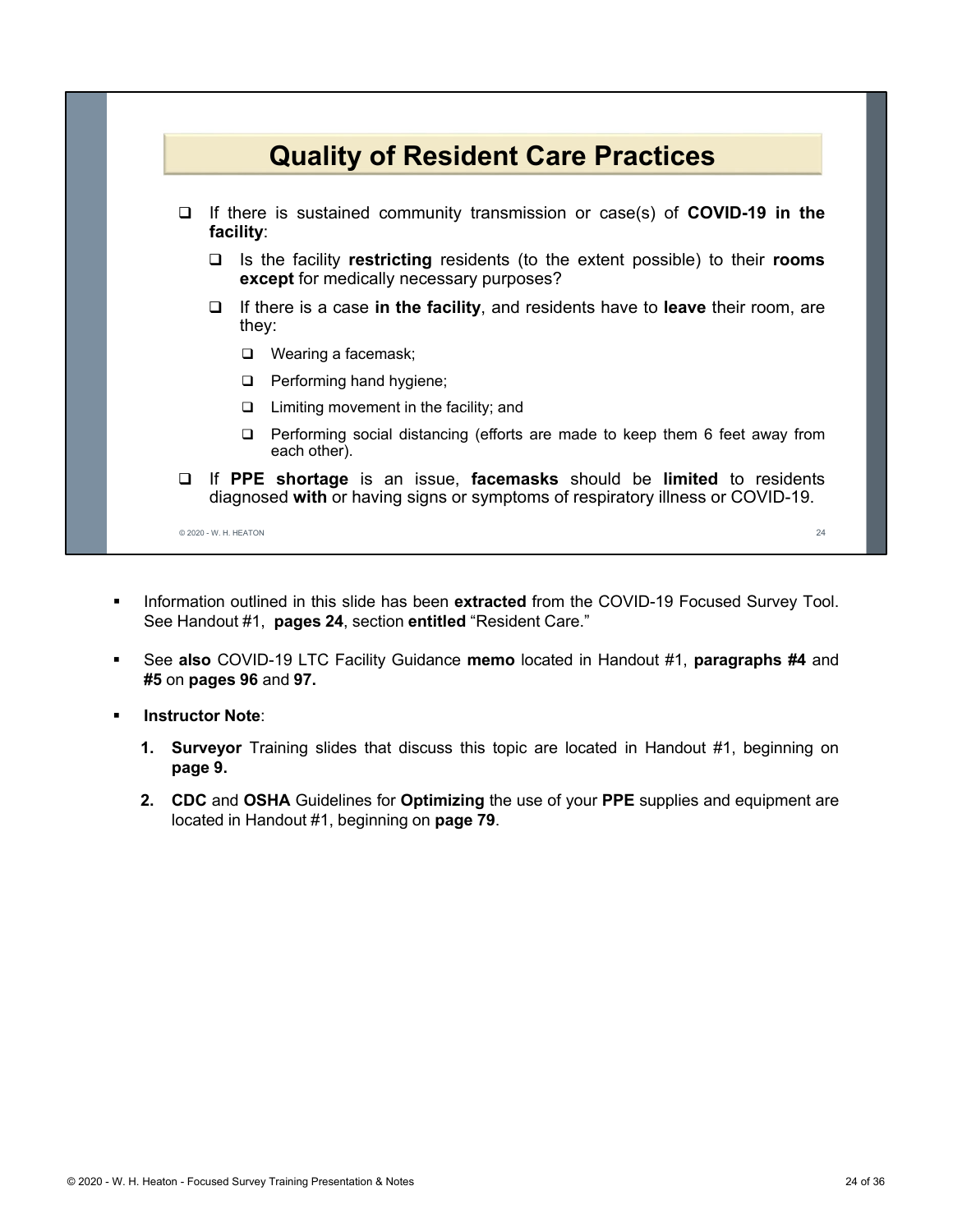

- **Information outlined in this slide has been extracted from the COVID-19 Focused Survey Tool.** See Handout #1, **pages 24 and 25**, section **entitled** "Resident Care."
- See **also** COVID-19 LTC Facility Guidance **memo** located in Handout #1, **paragraphs #4** and **#5** on **pages 96** and **97.**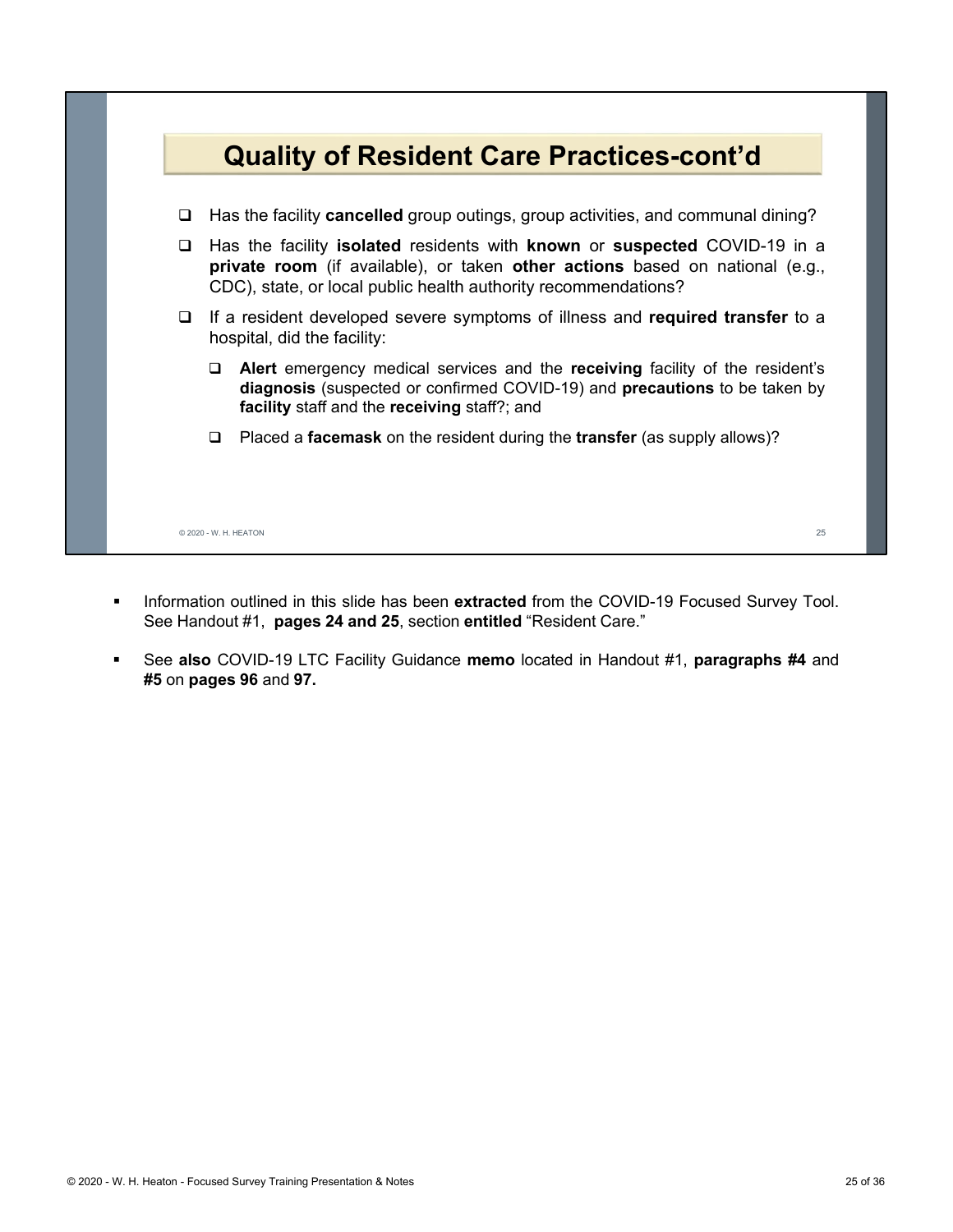

- **Information outlined in this slide has been extracted from the COVID-19 Focused Survey Tool.** See Handout #1, **pages 24 and 25**, section **entitled** "Resident Care."
- See **also** COVID-19 LTC Facility Guidance **memo** located in Handout #1, **paragraphs #4** and **#5** on **pages 96** and **97.**
- **Instructor Note:** Page 2 of the Entrance Conference Worksheet contains the Medical Record **Information** surveyors will request access to within one (1) hour of entrance. This information is located in Handout #1, on **page 20**.
- **Surveyor** Training slides that discuss this topic are located in Handout #1, beginning on **page 9.**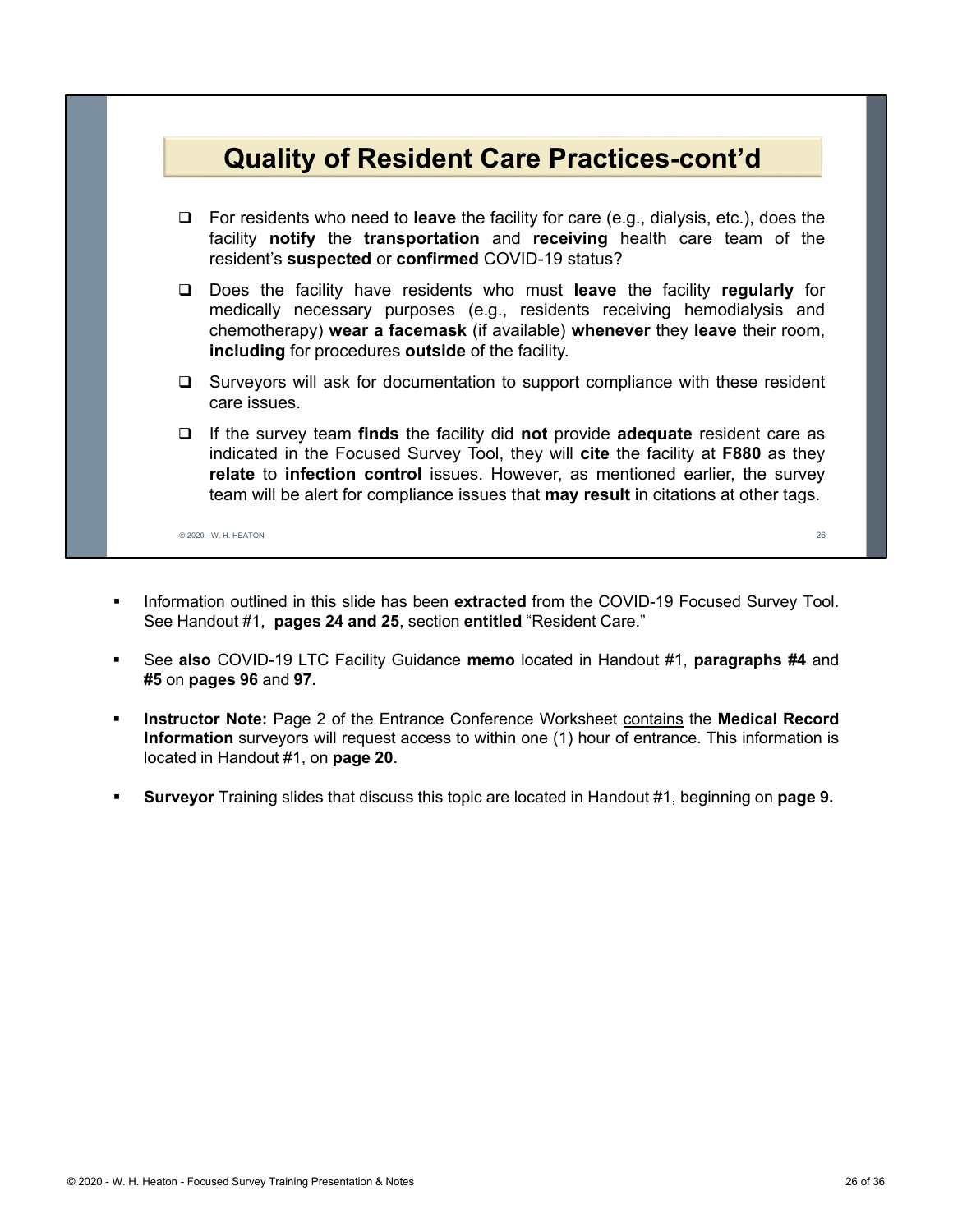

- **Information outlined in this slide has been extracted from the COVID-19 Focused Survey Tool.** See Handout #1, **page 25**, section **entitled** "IPCP Standards, Policies and Procedures."
- See **also** COVID-19 LTC Facility Guidance **memo** located in Handout #1, **pages 95, 96,** and **97.**
- **F880** regulations and guidelines governing the facility's **Infection Control Policies and Procedures** is located in Handout #1, beginning on **page 57**.
- **Surveyor** Training slides that discuss this topic are located in Handout #1, on **page 10.**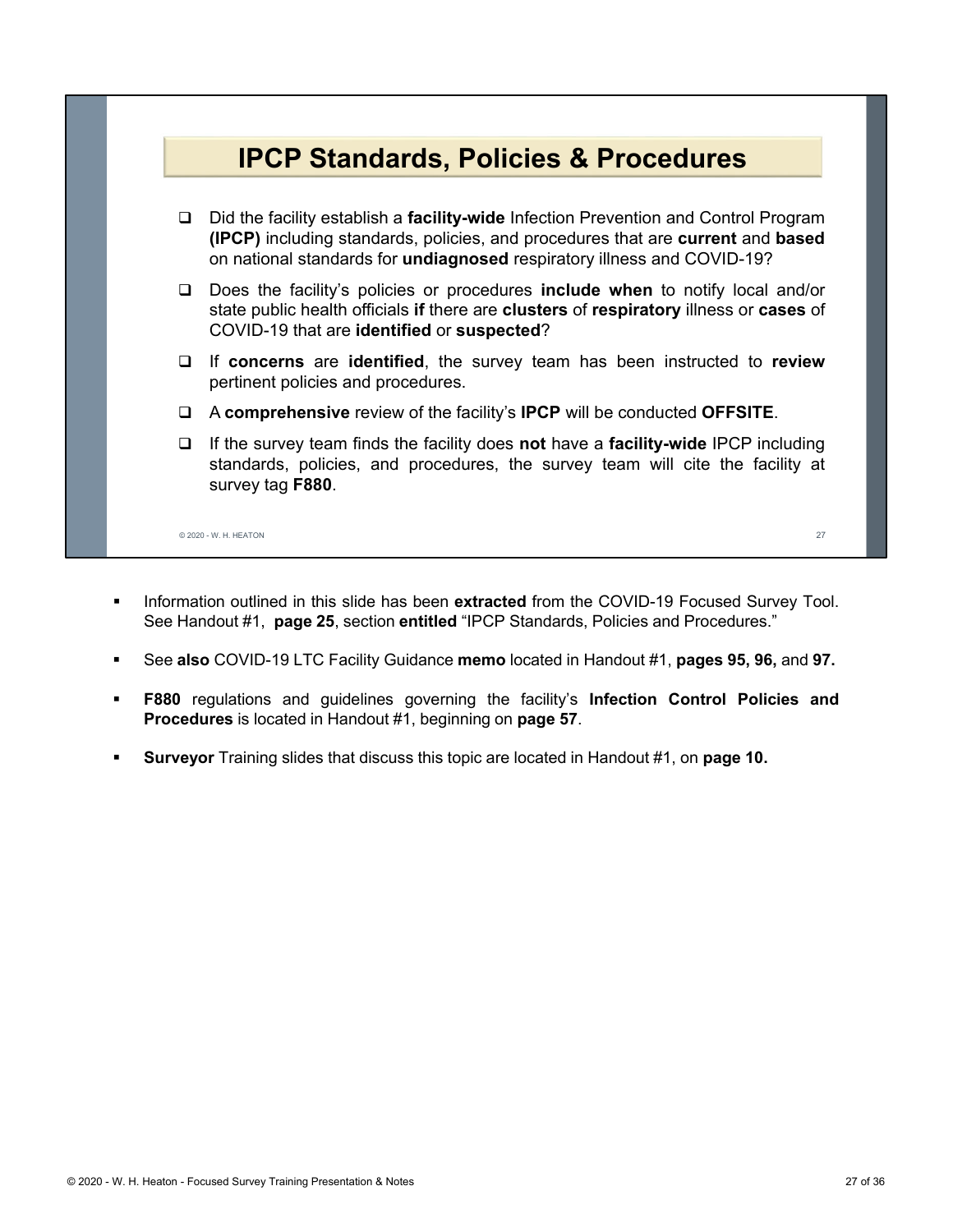

- **Information outlined in this slide has been extracted from the COVID-19 Focused Survey Tool.** See Handout #1, **page 25**, section **entitled** "Infection Surveillance."
- See **also** COVID-19 LTC Facility Guidance **memo** located in Handout #1, **pages 95, 96,** and **97.**
- **F880** regulations and guidelines governing the facility's **Surveillance Plan** is located in Handout #1, beginning on **page 59**.
- Regulations relative to the **Facility Assessment** as it **relates** to Infection Control is located in Handout #1, on **page 56**.
- **Surveyor** Training slides that discuss this topic are located in Handout #1, on **page 10.**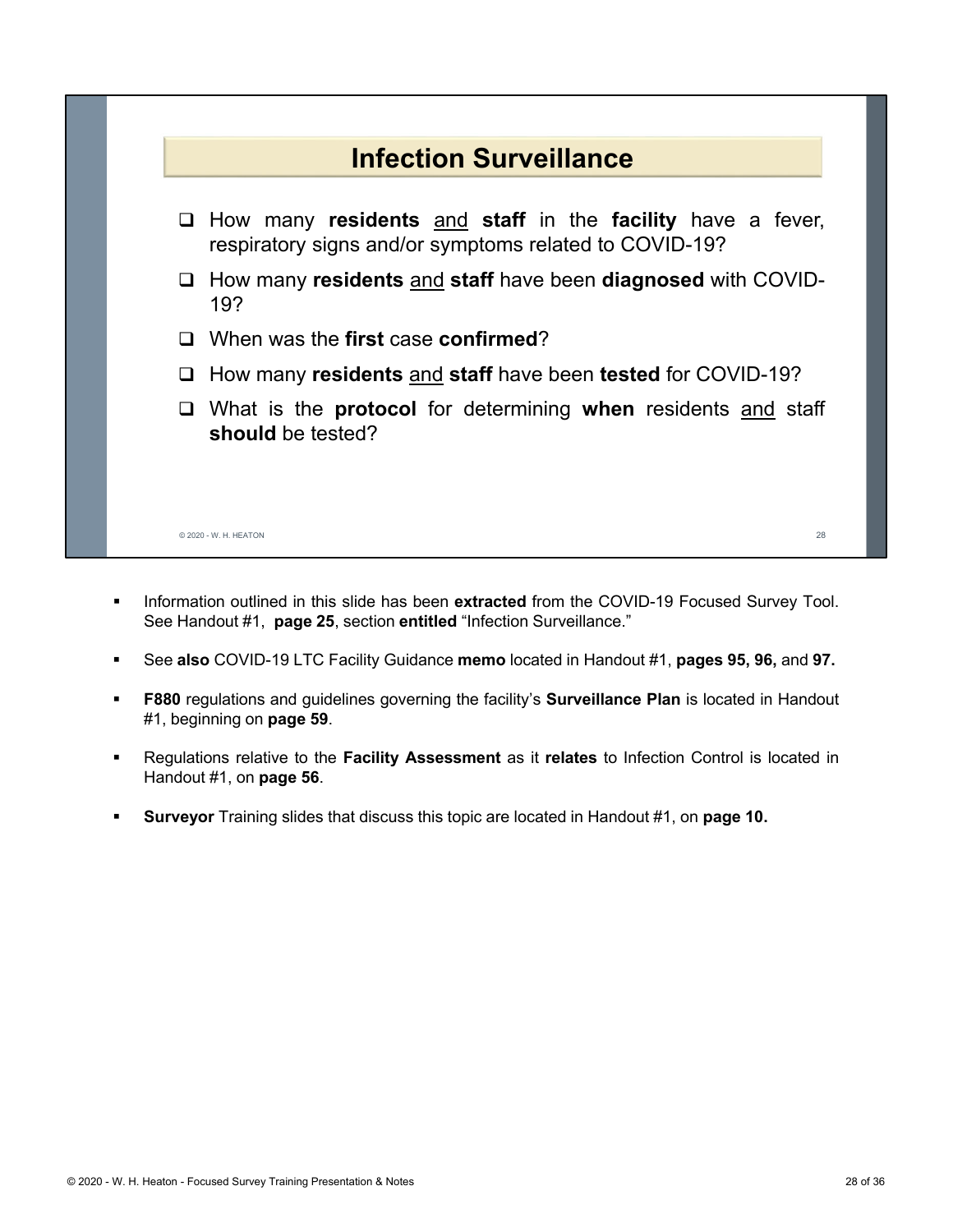

- **Information outlined in this slide has been extracted from the COVID-19 Focused Survey Tool.** See Handout #1, **page 25**, section **entitled** "Infection Surveillance."
- See **also** COVID-19 LTC Facility Guidance **memo** located in Handout #1, **pages 95, 96,** and **97.**
- **F880** regulations and guidelines governing the facility's **Surveillance Plan** is located in Handout #1, beginning on **page 59**.
- Regulations relative to the **Facility Assessment** as it **relates** to Infection Control is located in Handout #1, on **page 56**.
- **Surveyor** Training slides that discuss this topic are located in Handout #1, on **page 10.**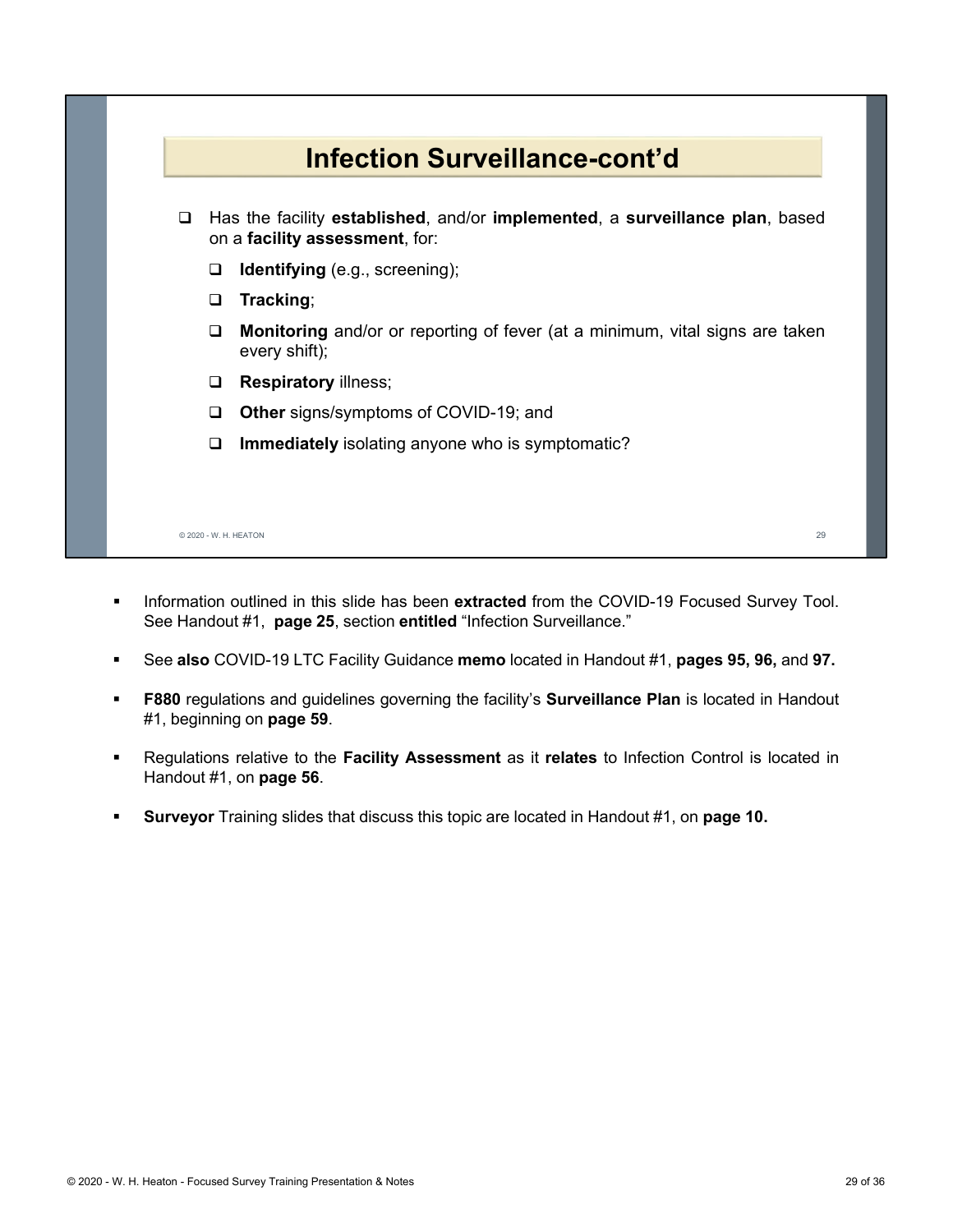

- **Information outlined in this slide has been extracted from the COVID-19 Focused Survey Tool.** See Handout #1, **pages 25 and 26**, section **entitled** "Infection Surveillance."
- See **also** COVID-19 LTC Facility Guidance **memo** located in Handout #1, **pages 95, 96,** and **97.**
- **F880** regulations and guidelines governing the facility's **Surveillance Plan** is located in Handout #1, beginning on **page 59**.
- Regulations relative to the **Facility Assessment** as it **relates** to Infection Control is located in Handout #1, on **page 56**.
- **Surveyor** Training slides that discuss this topic are located in Handout #1, on **page 10.**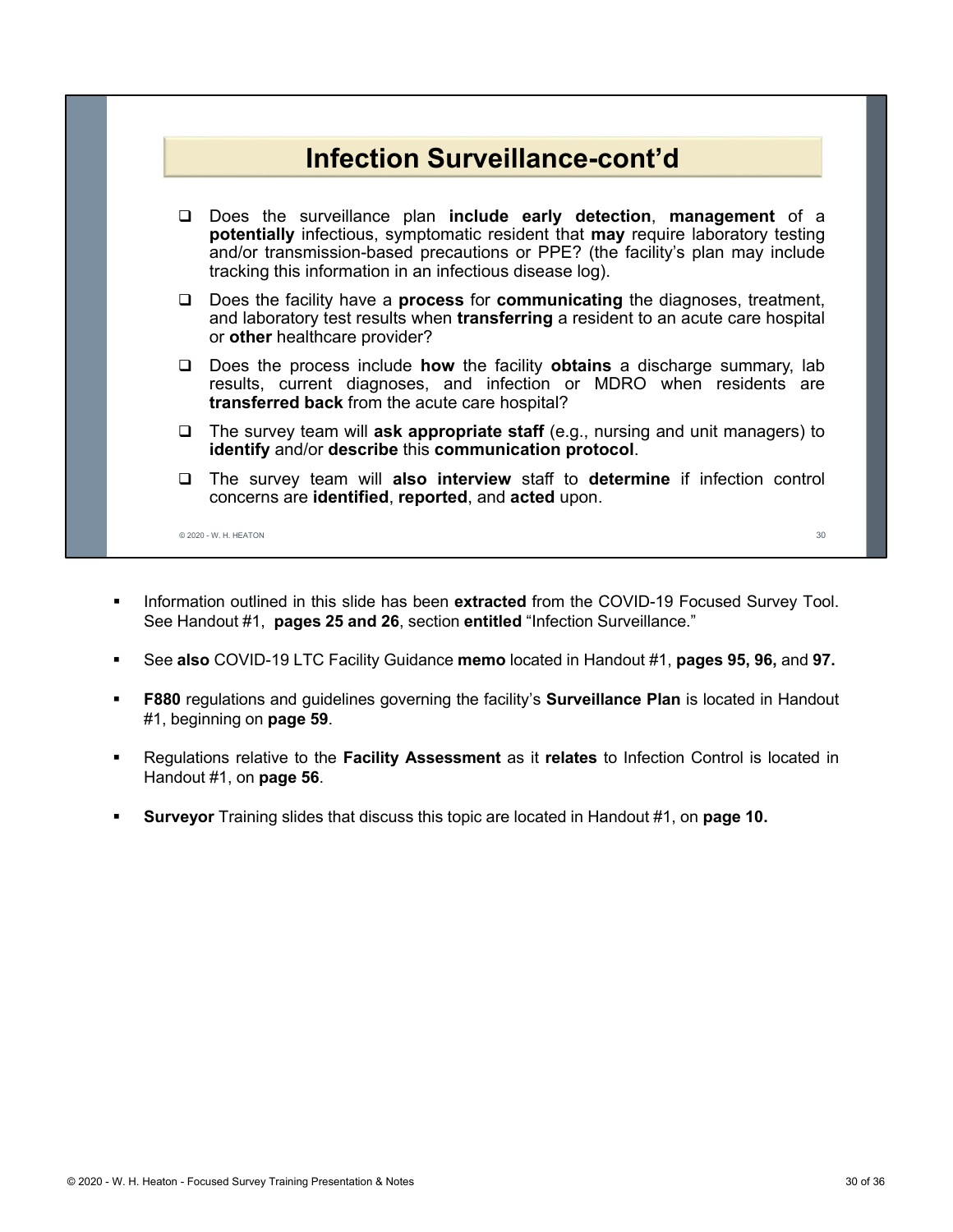

- **Information outlined in this slide has been extracted from the COVID-19 Focused Survey Tool.** See Handout #1, **page 26**, section **entitled** "Visitor Entry."
- See also **COVID-19** LTC Facility Guidance **memo** located in Handout #1, **paragraph #3**, **page 96.**
- **QSO Letter 20-14** contains **detailed** guidance for **visitation restrictions**. This letter is located in Handout #1, beginning on **page 43**.
- **Surveyor** Training slides that discuss this topic are located in Handout #1, on **pages 9 and 10.**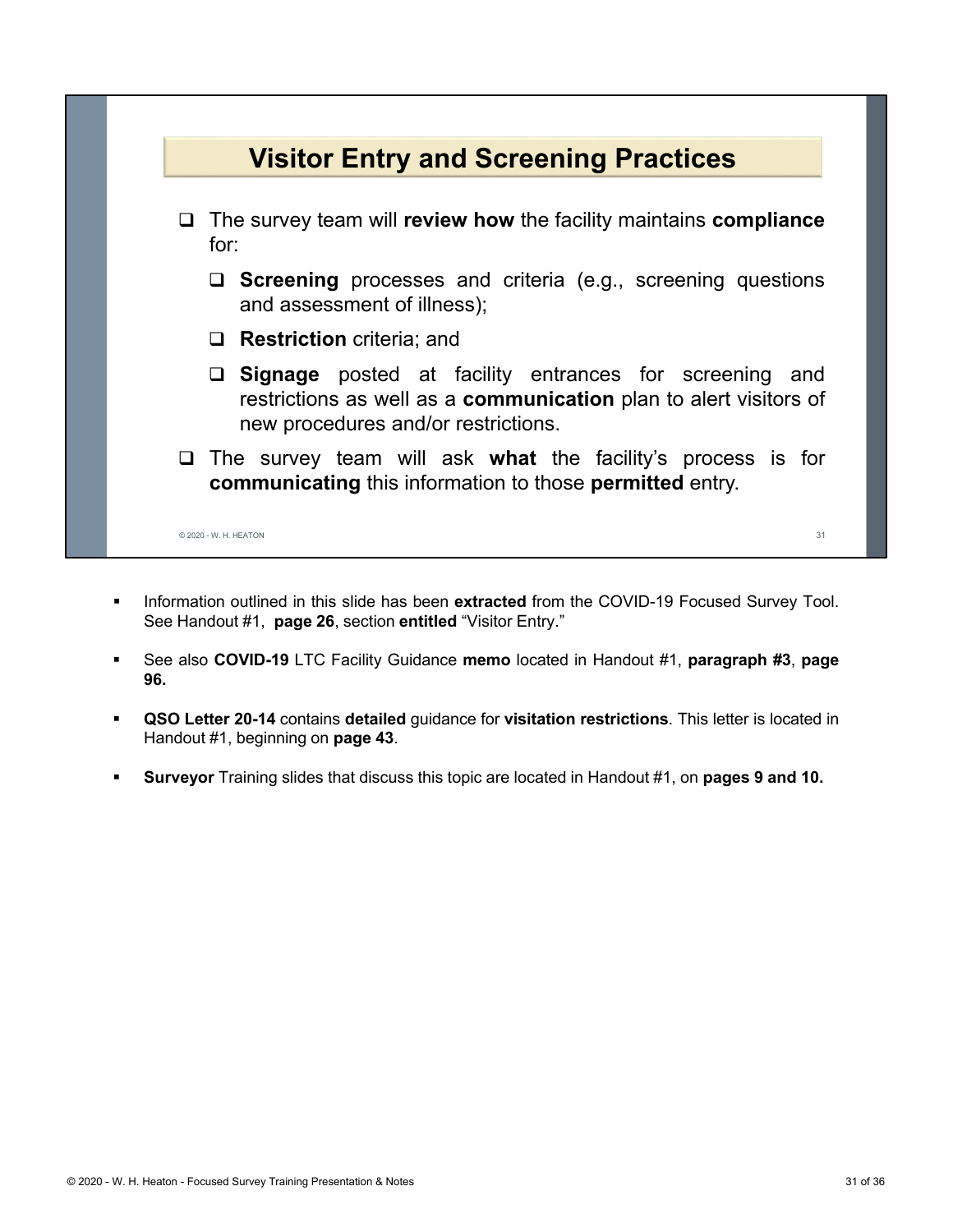

- **Information outlined in this slide has been extracted from the COVID-19 Focused Survey Tool.** See Handout #1, **page 26**, section **entitled** "Visitor Entry."
- See also **COVID-19** LTC Facility Guidance **memo** located in Handout #1, **paragraph #3**, **page 96.**
- **QSO Letter 20-14** contains **detailed** guidance for **visitation restrictions**. This letter is located in Handout #1, beginning on **page 43**.
- **Surveyor** Training slides that discuss this topic are located in Handout #1, on **pages 9 and 10.**
- Instructor Note: Surveyors will ask staff what the facility's process is for communicating visitor entry information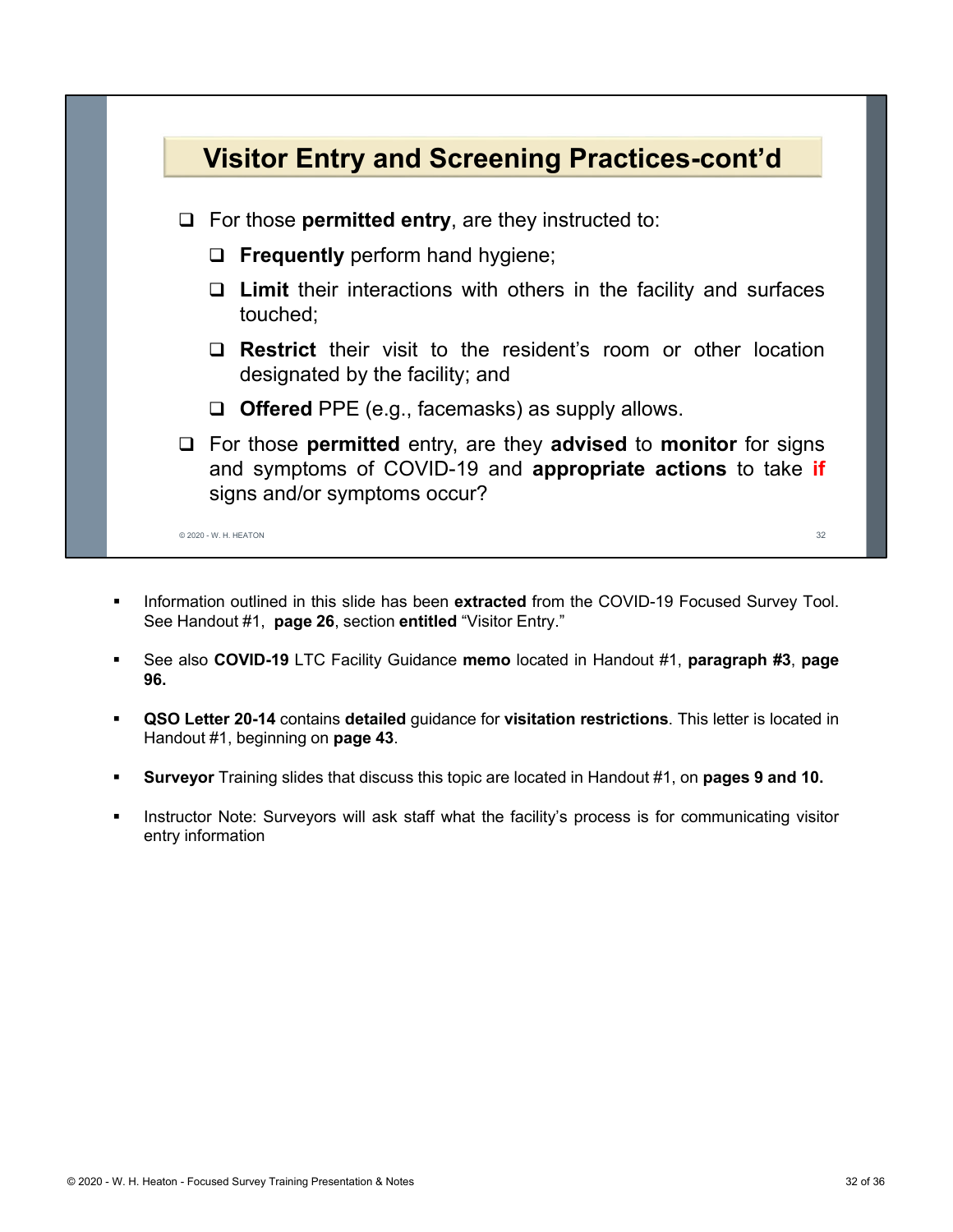

**Information outlined in this slide has been extracted from the COVID-19 Focused Survey Tool.** See Handout #1, **page 26**, section **entitled** "Education, Monitoring, and Screening of Staff."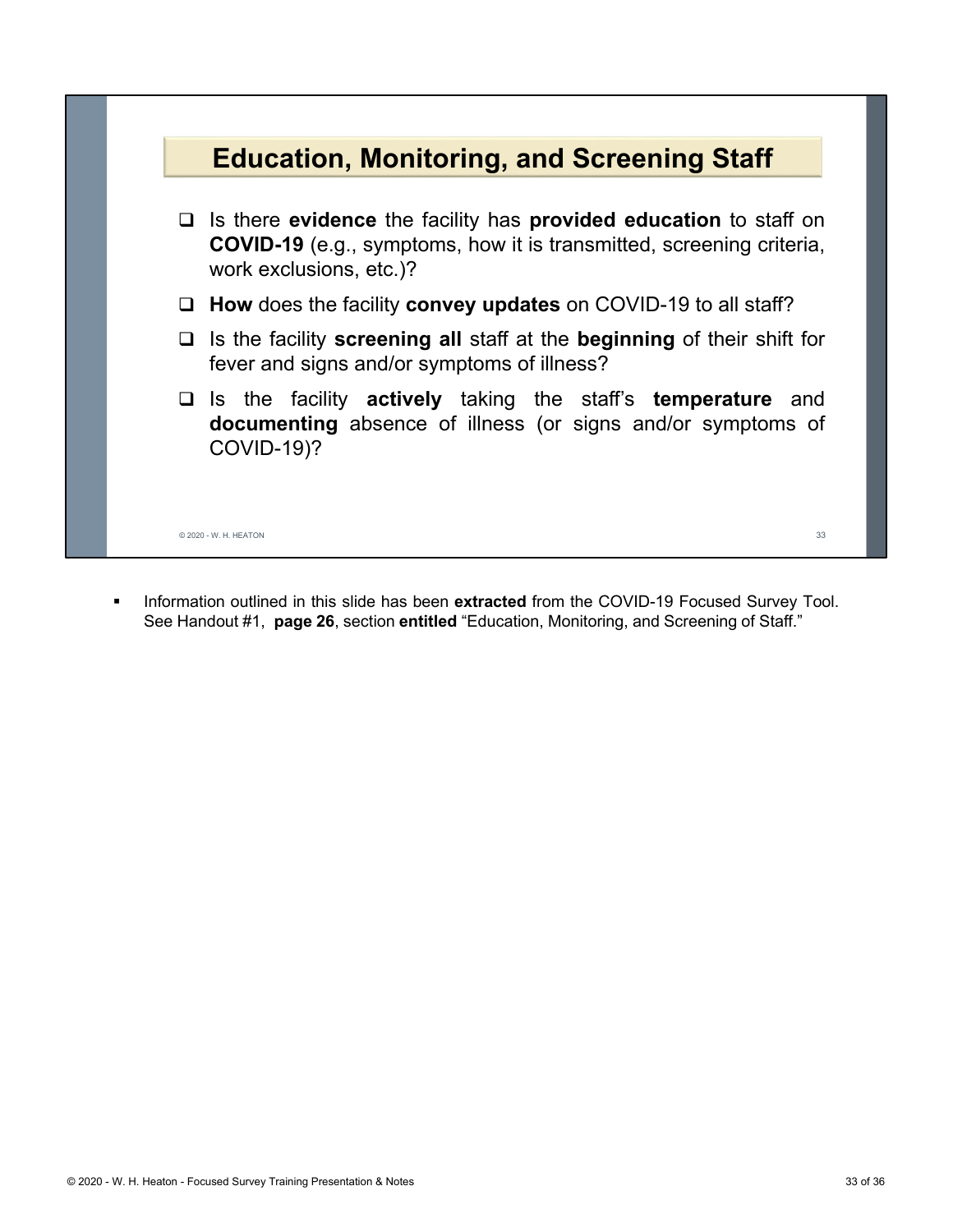

- **Information outlined in this slide has been extracted from the COVID-19 Focused Survey Tool.** See Handout #1, **pages 26 and 27**, section **entitled** "Visitor Entry."
- **Instructor Note**: **See Handout #4** CDC Guidance for Return to Work.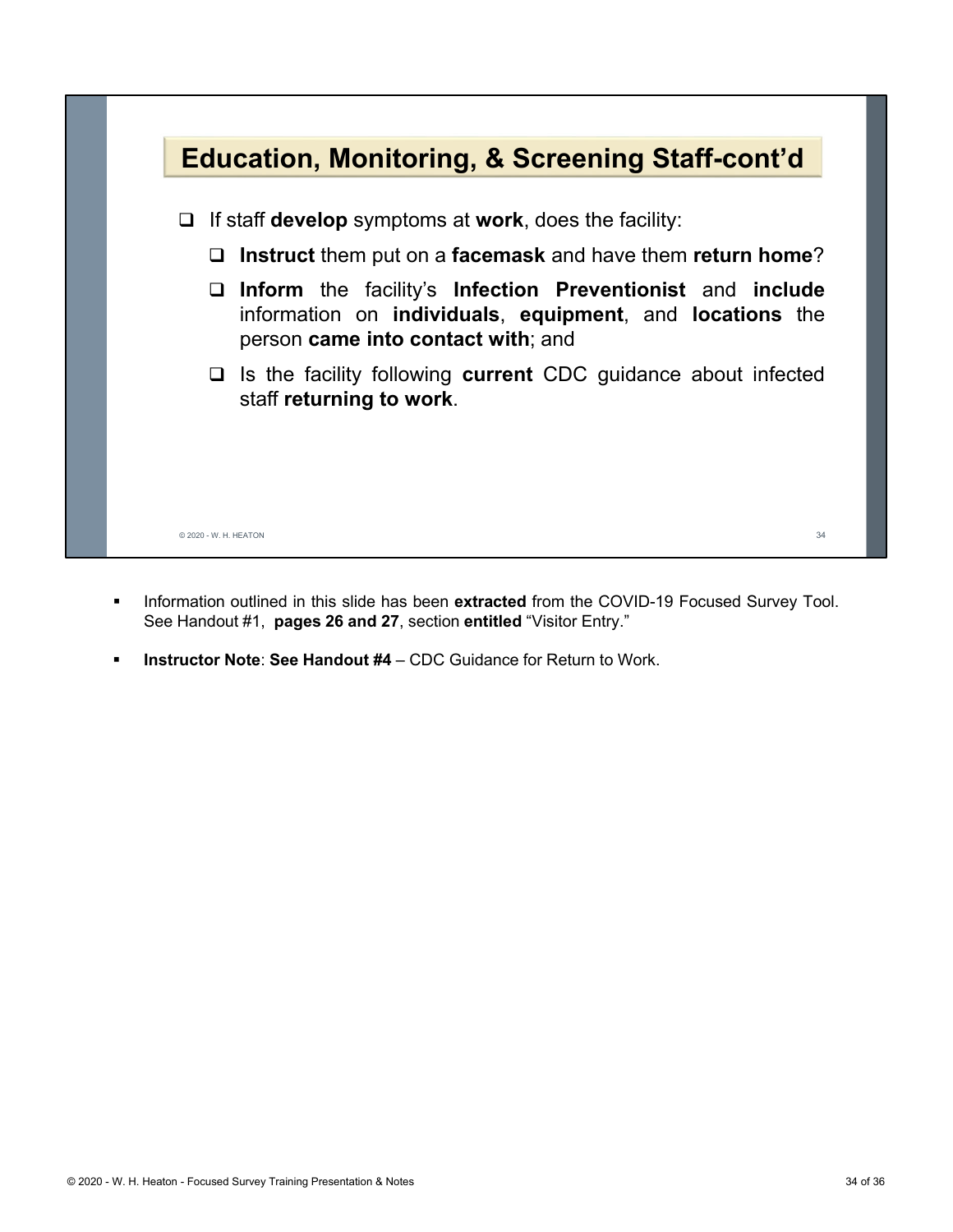

- **Information outlined in this slide has been extracted from the COVID-19 Focused Survey Tool.** See Handout #1, **page 27**, section **entitled** "Emergency Preparedness – Staffing in Emergencies."
- **Instructor Note**: **E-0024** regulations governing Policies and Procedures for Volunteers are located in Handout #1, **page 49**.